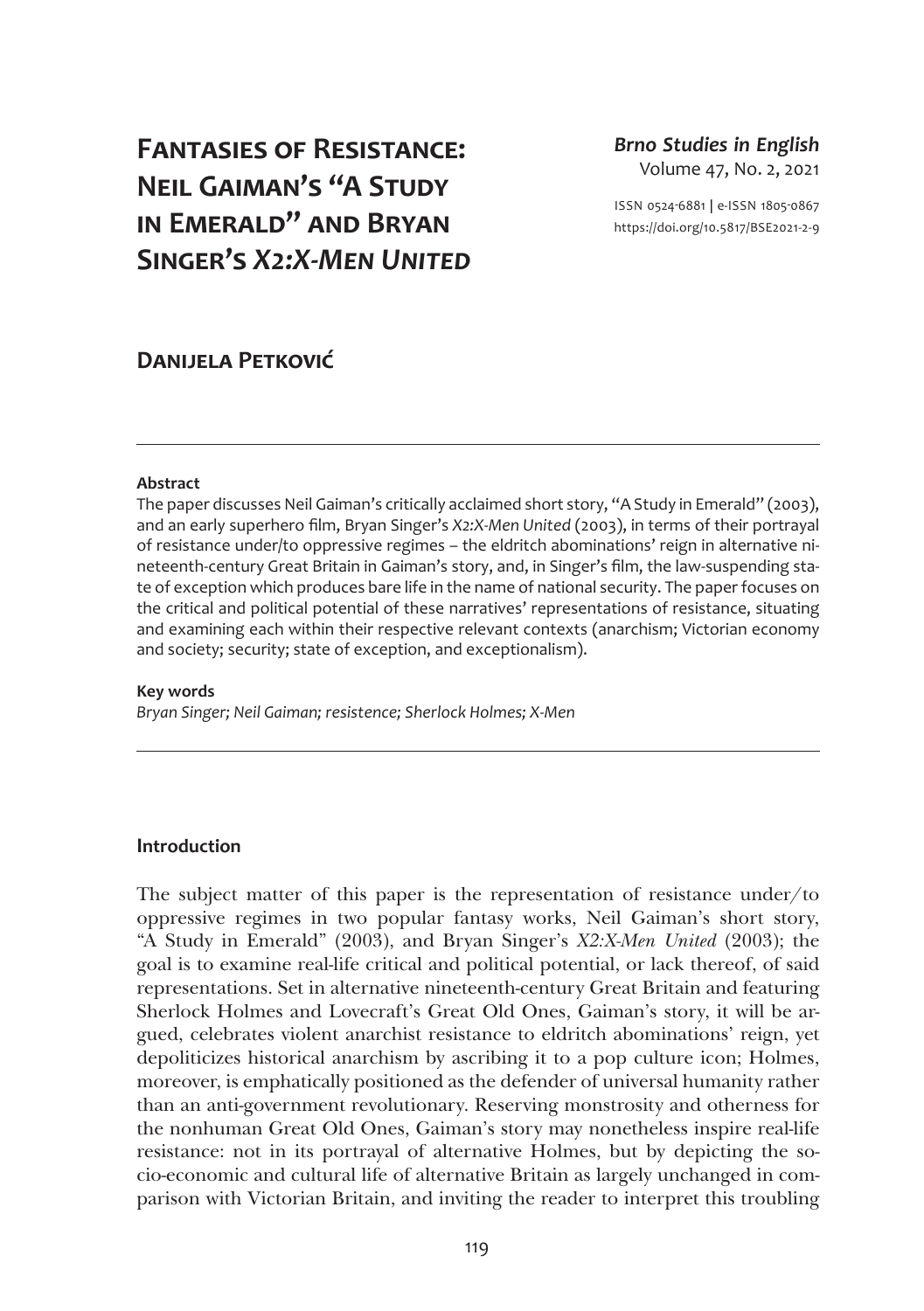similarity. Singer's film, conversely, deploys "the mutant metaphor" (Darowski 2014) and the visual tropes of otherness in order to examine the law-suspending state of exception which, in the name of national security, produces bare life, here embodied by the mutants in the hands of the US military-scientific complex. The analysis of *X2:X-Men United* is informed by Giorgio Agamben's work, the seminal *Homo Sacer: Sovereign Power and Bare Life* (1998) and *State of Exception* (2005). It is in the former that Agamben, inter alia, suggests a valid investigative methodology: "The correct question to pose concerning the horrors committed in the camps is [...] to investigate carefully the juridical procedures and deployments of power by which human beings could be so completely deprived of their rights and prerogatives that no act committed against them could appear any longer as a crime" (Agamben 1998: 171). As if following the proposed methodology, *X2:X-Men United* lays bare these deployments of power: the film, it is argued, dramatizes the lethal consequences of the contemporary "rule by decree" and the suspension of law under conditions of factual or, increasingly, fictional danger.

Both works will be situated and examined within their respective relevant contexts, from the nineteenth-century reception of anarchism and Victorian economy and society, to the newly-emerged concepts such as security, state of exception, and exceptionalism. In addition to describing and discussing the specific regimes and the resistance they engender, the paper attempts to answer a more general question – do these popular fantasies express subversive insights and insurgent impulses? Are they simultaneously insightful and politically conservative? What is, ultimately, fantastic about them? Literary and film fantasy, of course, is always political, though the degrees of explicitness vary<sup>1</sup>. But any movement away from consensus reality will inevitably prompt questions about the status of said reality; as such, fantasy in general can be an effective lens through which one can discuss, expose and problematize race, gender, class and species; disability; poverty; environmental and societal collapse as well as the possibility of their renewal, to name just a few. Nonetheless, fantasy – especially mainstream, popular culture fantasy which is under discussion in this paper – is more often conservative than not. Some examples that immediately come to mind include the deeply patriarchal depiction of gender in *Chronicles of Narnia*, *The Lord of the Rings*, and the *Harry Potter* series, the normalization of violence in *Game of Thrones*; the whiteness of the superheroes; their exaggerated masculinity or femininity confirming, and contributing to, harmful gender ideologies, etc.

Yet "A Study in Emerald" and *X2:X-Men United* are labelled fantasies of resistance not only because they are ostensibly written in fantasy mode and utilize fantastic figures such as mutants and monsters. These are fantasies of resistance, rather, in the everyday sense of the word (fantasizing, or daydreaming) precisely because their vision of resistance, as opposed to their depiction of oppression, is the least realistic part about them. As with the examples outlined above, this is obviously "an inevitability of their emergence from a mainstream that has always struggled with comprehensive systemic critique" (Frame 2019: 392). Gaiman's pastiche depicts literally horrific capitalist monarchy; in Singer's film, which came out in 2003, the focus is on the (ab)use of the state of emergency targeting the undesirables who are constructed as a national security threat, which cor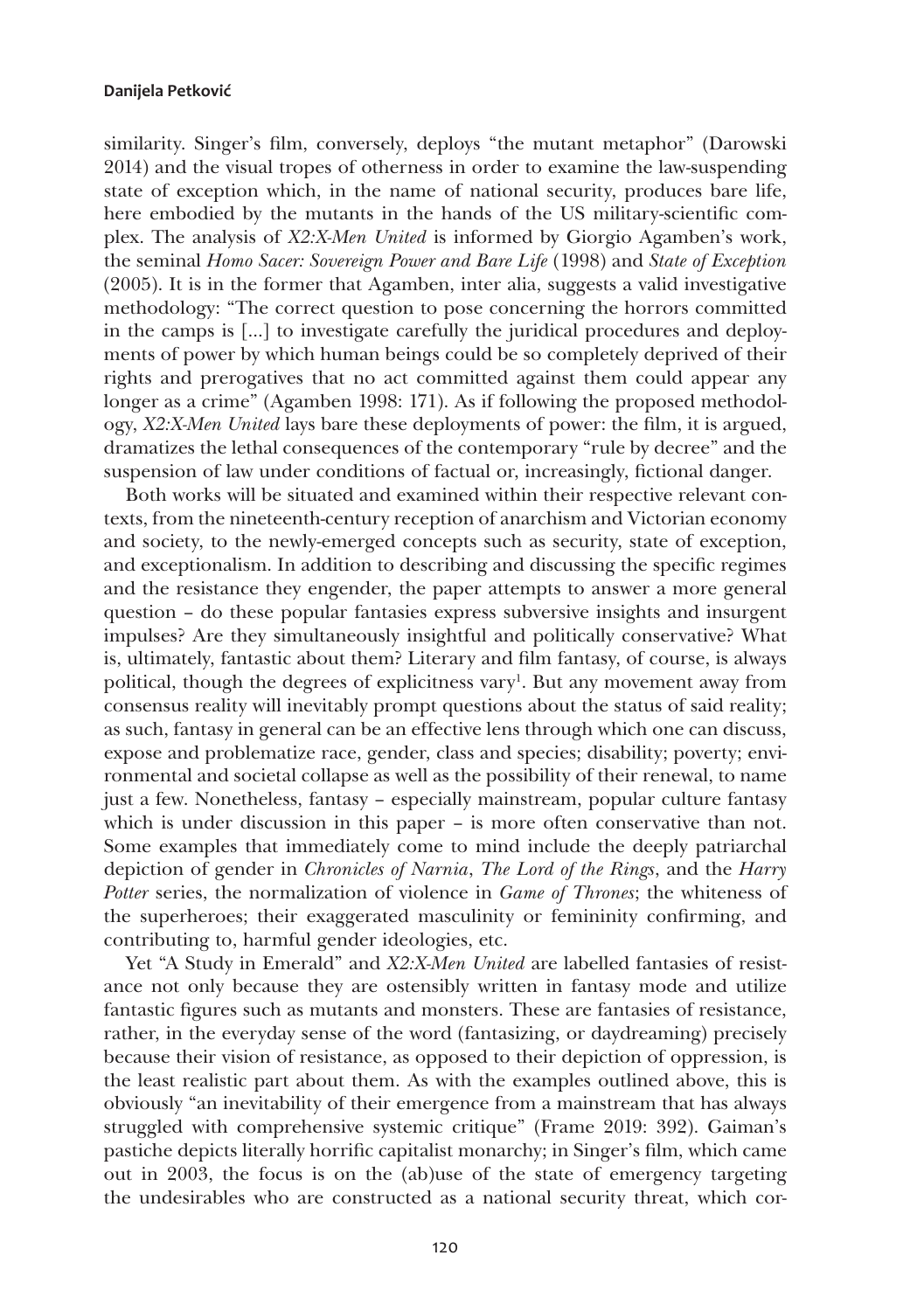responds to the real-life US War on Terror introduced in 2001. While the short story and the film are acute in their diagnoses of the Anglo-American society and politics in the nineteenth and the twenty-first century, the solutions they propose are simplistic, unrealistic, and politically conservative. Although Gaiman's story appears much more satisfying in advocating violent resistance to tyranny, that satisfaction comes at the price of Sherlock Holmes behaving out of character, and the depoliticising of anarchism. While deploying "the mutant metaphor" to display the effects of securitization, Singer's film, too, ends up reinforcing the significance of the political institutions such as the President of the United States, and recommending community-building to those targeted by exceptional measures, rather than any collective attempt at systemic transformation.

### **"The Prince was killed by a** *Rache***": Fantasy anarchism and Sherlock Holmes**

Neil Gaiman's critically acclaimed H. P. Lovecraft and A. C. Doyle pastiche – the short story "A Study in Emerald", written for the collection *Shadows over Baker Street* (2003) and the winner of the 2004 Hugo Award for Best Short Story (Gaiman 2007: 4–5) – romanticizes violent political resistance and Sherlock Holmes; Gaiman's Holmes, in particular, is both wildly aberrant from, and in keeping with, the canonical character created in 1887. The narration, with its omissions and false leads, and the story's thematic focus on deceptive appearances, moreover, result in unexpectedly complex politics in relation to monarchs, monsters, anarchists, and resistance, which will be addressed at the end of this section.

The story is set in alternative Great Britain, called Albion, and from the start seems to follow closely A. C. Doyle's 1887 novel *A Study in Scarlet*, famous for the first appearance of Sherlock Holmes and John Watson: it opens with an unnamed narrator, a wounded war veteran who, having served in Afghanistan, is in search of affordable lodgings in London. The year is 1881; at the suggestion of a "mutual acquaintance" (Gaiman 2007: 28), the veteran is introduced to a white-coated man "in the chemical laboratories of St. Bart's" (28), who immediately utters the iconic "You have been in Afghanistan, I perceive" (28). The veteran goes on to move in with him, to the rooms in Baker Street, despite the man's keeping "irregular hours" and using their sitting room "to receive clients" (29), as he turns out to be a self-proclaimed "consulting detective" (31). The story then focuses on the case of a murdered royal, Queen Victoria's favourite nephew Franz Drago, who is found slaughtered in the squalid room in Shoreditch with the word "Rache" written on the wall. The room in which Prince Franz is murdered, moreover, is covered in the fluids from his body, as if "some hellish artist […] had decided to create a study in emerald" (35).

For the greater part, the reader seems to be on familiar territory – the detective identifies the brand of tobacco by the ash left in the fireplace; Inspector Lestrade is reliably incompetent; the "street Arabs" deliver messages to the anxious gentlemen in 221B, Baker Street: hansom cabs are hired both for rides and important conversations, and the detective is the master of disguise. But the colours, as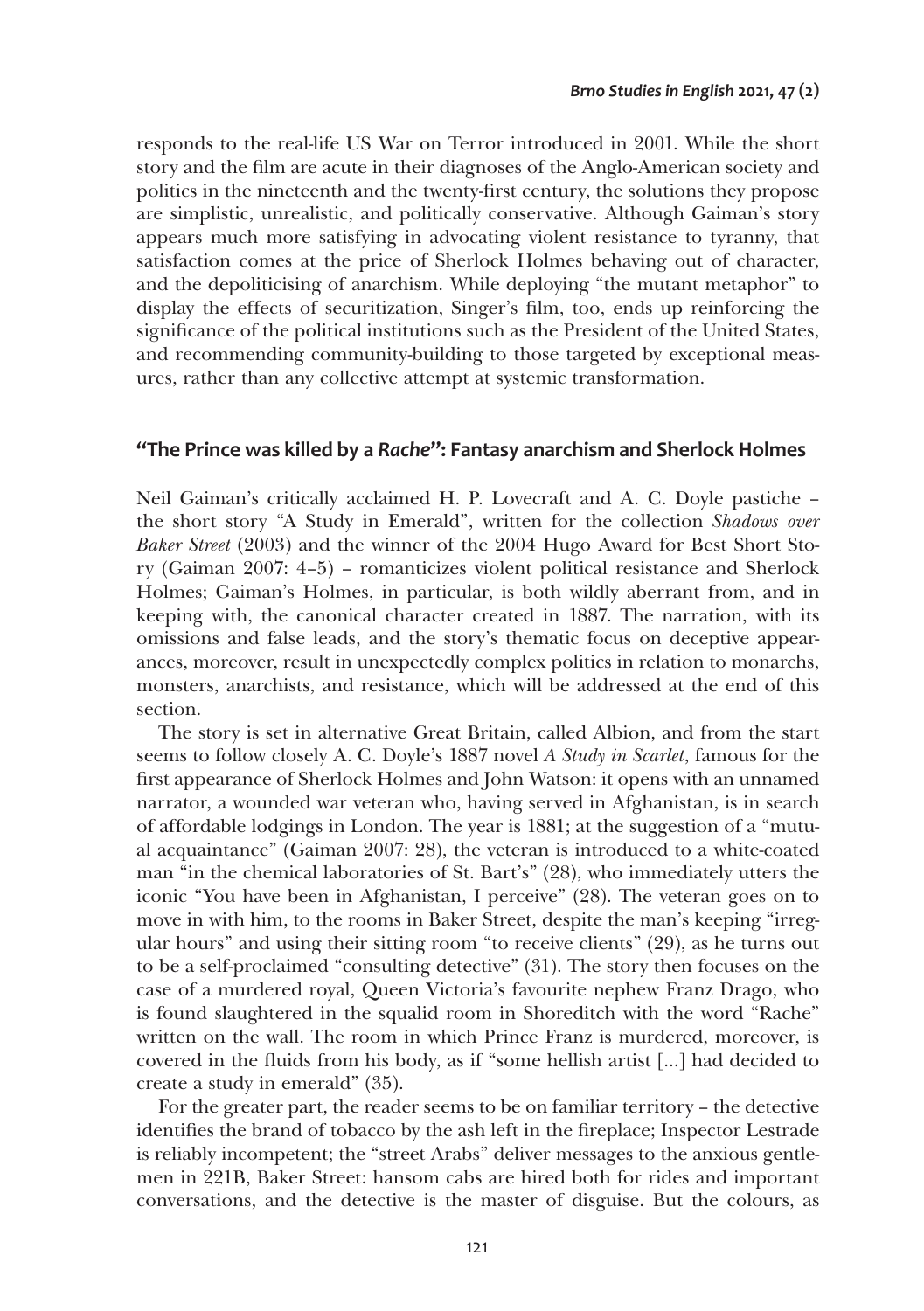seen in the quotation above, are not quite right: not only is the victim's blood green, but the Moon, the readers learn later, is red, too. The veteran, moreover, is wounded in the shoulder, and describes himself as a former crack-shot; it is the murder suspect, a tall actor called Sherry Vernet, who smokes Sherlock Holmes' trademark black shag rather than the consulting detective. As the story progresses, it becomes obvious that Albion, although populated by such stock Victorian figures as orange sellers, street urchins, and poverty-stricken acting troops, differs in some aspects from Victorian Great Britain, too: Albion's Queen Victoria is one of Lovecrafts's Great Old Ones, who conquered the Earth seven hundred years earlier. Just like any human dictator, or a laissez-faire industrialist, these monsters claim to have brought "peace and prosperity" (Gaiman 2007: 53) to the terrorized population. In 1881 the reign of the Old Ones is global – there is "the Queen of Albion herself, and the Black One of Egypt (in shape almost like a man), followed by the Ancient Goat, Parent to a Thousand, Emperor of all China, and the Czar Unanswerable, and He Who Presides over the New World, and the White Lady of the Antarctic Fastness, and the others" (44) – though not uncontested, as proved by the narrator's stint in Afghanistan, whose "gods and men […] were savages, unwilling to be ruled from Whitehall or from Berlin or even from Moscow"(28), and by the potentially revolutionary events in Russia alluded to at the very end of the story. Additional challenge to the Old Ones' rule is posed by the fictional anarchist group called The Restorationists, who, in the manner of historical anarchists from the late nineteenth and the early twentieth century, target "crowned heads of Europe" (27) in order to spread both terror and inspiration.

Crucially for the story's politics in relation to monarchs, monsters, and anarchists, and in keeping with the theme of deceptive appearances, for the greater part of "A Study in Emerald" the savagery and inhuman violence remain consistently attributed only to the Afghan "gods and men" who torture imperialist crackshots, and the murder suspects hunted by the consulting detective and Scotland Yard. "When a doctor goes to the bad, he is a fouler and darker creature than the worst cutthroat" (48), the consulting detective explains, for his working hypothesis is that the Prince was "eviscerated" by a "Limping Doctor" (with assistance from a "Tall Man"). Conversely, Queen Victoria, while monstrous in appearance, heals the narrator's shoulder, taking the pain away instead of inflicting it. Early on, as well, the consulting detective corrects Lestrade's parroting the official statement that the murdered Prince was in London for a "holiday and a change of air" – "For the theatres, the whores, and the gaming tables, you mean" (36) – yet this seems to convey the expected discrepancy between the public image and the private exploits of a privileged young man rather than heart-stopping evil. It is only in the suspect's letter/written confession near the end of the story that the monstrosity of the Prince, and by extension the rulers of the world, is revealed. Sherry Vernet, "the Tall Man", describes what Queen's favourite nephew did for amusement:

[...] having learned a little of his recreational predilections, I had told him I had procured for him a girl, abducted from a convent in Cornwall where she had never seen a man, and that it would only take his touch, and the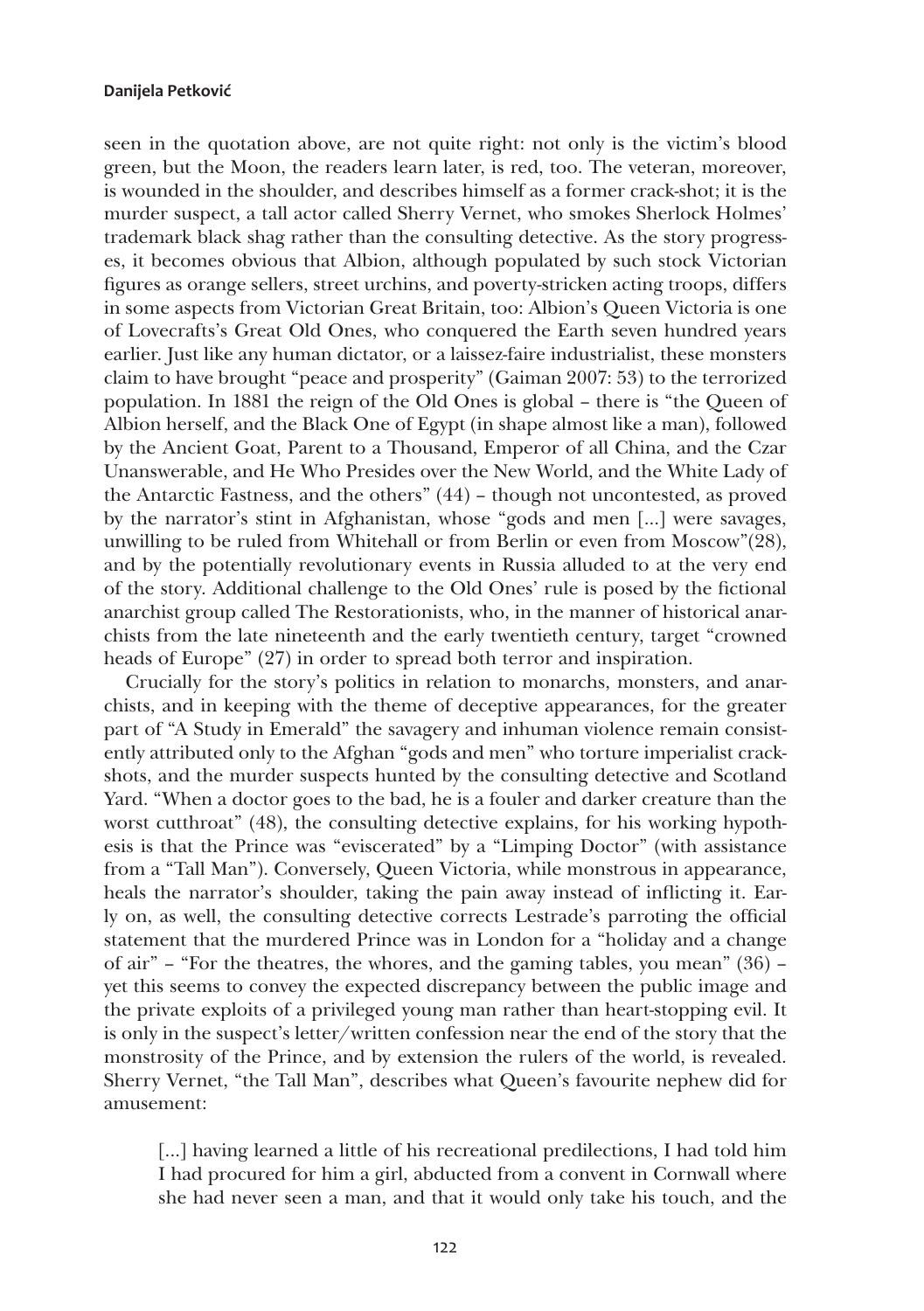sight of his face, to tip her over into a perfect madness. Had she existed, he would have feasted on her madness while he took her, like a man sucking the flesh from a ripe peach leaving nothing behind but the skin and the pit. I have seen them do this. I have seen them do far worse. And it is not the price we pay for peace and prosperity. It is too great a price for that (53).

Proving the consulting detective right, Vernet – also known as Rache and, in our world, Sherlock Holmes – confesses to having murdered the Prince with his friend, "the good doctor", who was waiting in the room "with his knives" (53)<sup>2</sup>.

In Gaiman's alternate history Britain ruled by one of Lovecraft's Great Old Ones, Sherlock Holmes and John Watson are, therefore, wanted criminals and anarchists, The Restorationists, "those who do not believe that the coming of the Old Ones was the fine thing we all know it to be" (50). Radicalized by the monstrosity of "the Old Ones" he has witnessed, Holmes becomes a revolutionary who signs himself as Rache, a hunting dog: in one of the finest instances of the story's subverting expectations and playing with deceptive labels and appearances, the Prince, who is not human, is killed by the human who calls himself a dog. (The hunting dog, moreover, becomes a prey hunted by the police for this act.) On the subject of deceptive appearances, by now it is also clear that the narrator is not John Watson, but Sebastian Moran (at the very end the readers come across the initials S. M.), and that the brilliant consulting detective, so professional in serving his monstrous Queen, is his employer, Professor Moriarty. The story ends on a hopeful note: the narrator alludes to the "recent events in Russia"3 and expresses his fear that they will all be dead soon. The Tall Man and the Limping Doctor are not captured.

On the subject of resistance, "A Study in Emerald" primarily asserts the law-breaking heroism of Sherlock Holmes and John Watson against the ruthlessness of royal monsters, the elimination of which is represented as the condition for the survival of humanity: "they [the Restorationists] would see the old ways restored – mankind in control of its own destiny" (Gaiman 2007: 50). The romantic vision of violent political resistance posited at the beginning of this section is self-evident, too: there are literal monsters in power, and there are those who refuse to bow to them, killing them instead. The appeal of such heroes, and such resistance is undeniable; after all, "the monster and all that it embodies must be exiled or destroyed" (Cohen 1996: 16). Therefore, it can be argued that "A Study in Emerald", variously and correctly seen as a postmodern pastiche, Lovecraft/ Holmes fanfiction, fantasy detective story and alternate history, is fundamentally a fantasy of resistance, where by "fantasy" it is understood not only the literary mode in which the story is written, but its daydreaming, romantic utilization of heroes and monsters.

But "A Study in Emerald" works on another level as well. The story, as already established, plays with deceptive appearances and the readers' familiarity with the Holmes canon; as all fantasy, moreover, it is necessarily in dialogue with the real world. The Tall Man and the Limping Doctor, seditious anarchists and murderers, are revealed to have been heroic monster-killers all along, but this fantastic depiction has to be read against the historical context in which the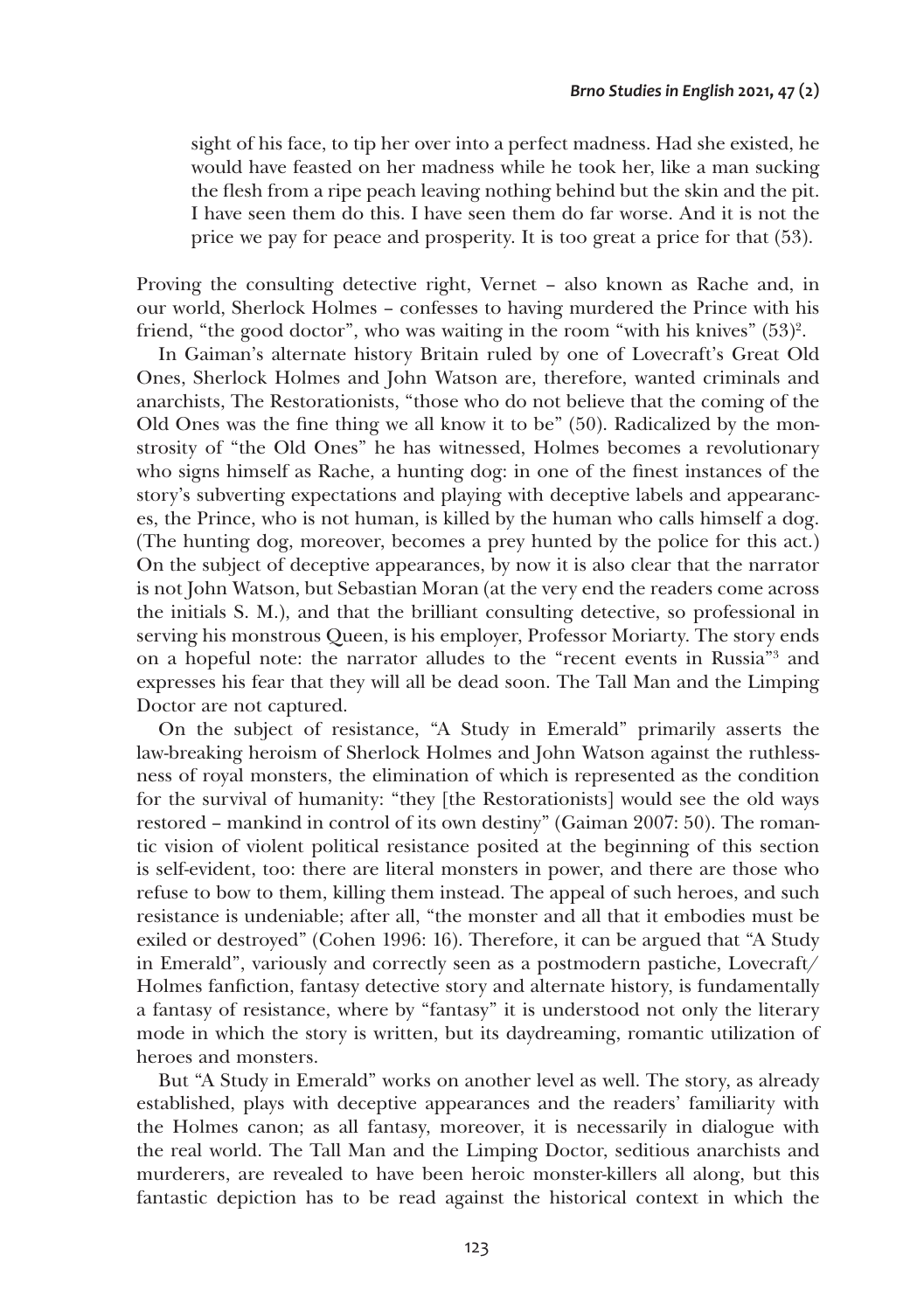attributes of monstrosity were, indeed, reserved for the anarchists from Europe to the United States and Russia. While Peter Marshall summarizes the reception of anarchism and its practitioners allowing, at least, for the possibility of anarchist harmlessness – "Anarchists are dismissed as subversive madmen, inflexible extremists, dangerous terrorists on the one hand, or as naive dreamers and gentle saints on the other" (Marshall 2010: ix) – Elun Gabriel examines how late nineteenth-century anarchists were deliberately constructed as monsters in popular imagination in order to "obliterate the option of understanding anarchist acts as rational or political, substituting dread of the alien and unknown for an analysis of the social context that gave rise to anarchism" (Scott ed. 2007: 103). Even ordinary oppressed people, as Emma Goldman notes, were not necessarily sympathetic to the anarchist cause, resorting to tropes of monstrosity in relation to anarchists: "The ignorant mass looks upon the man who makes a violent protest against our social and economic iniquities as upon a wild beast, a cruel, heartless monster" (Goldman 1911: 119). Thus, on the terrain of the fantasy nineteenth century, Gaiman seems to rehabilitate this monsterized form of political resistance as an act of humanism, especially when the practitioners are such popular, much-loved figures as Sherlock Holmes and John Watson. But there is a significant difference between historical anarchism and Gaiman's fantasy one, which is difficult to ignore. Namely, Sherry Vernet and the Limping Doctor act motivated by their belief in human supremacy; it is not monarchy, or economic system that they are against, only the specific creatures who occupy the throne. In essence, while Vernet and his Doctor do behave like that minority of the late-nineteenth and the early-twentieth century anarchists who resorted to the assassination of royals, their motivation is not philosophical or political anarchism, the desire to "repudiate the government of man by man, whatever shape it assumes" (Kropotkin 1898), but, rather, the belief in human supremacy, and in the implicit justice precisely of that government of man by man (or a woman) that anarchist theorists found intolerable. In his written confession, Vernet even explicitly admits to Moriarty that "it was good to feel that, if only for a moment, I had a worthy adversary. Worthier by far than inhuman creatures from beyond the Pit" (53). Therefore, as already stated, Gaiman's vision of Sherlock Holmes is both wildly aberrant from, and in keeping with, the canonical character created by Arthur Conan Doyle. Holmes as a political murderer and an outlaw is obviously far from Doyle's detective who is famously not interested in politics<sup>4</sup>; but this Holmes, elevated to the rank of "humanity's defender",<sup>5</sup> is primarily invested in policing the human-nonhuman border, just like the canonical one who kept the late-Victorian boundaries of race, class, and gender safe<sup>6</sup> (these, needless to say, also deployed discourses of humanity and nonhumanity).

It is the unstable, shifting nature of monstrosity that holds much greater potential for political engagement, at least for the reader with some historical knowledge of Victorian Britain. At one point, the narrator, who was once a crackshot serving in Afghanistan, averts his eyes from actors and actresses "taking off their makeup and costumes with no regard to the properties of gender" (45), since it is this impropriety, rather than Albion's imperialism or literal monsters on the throne, that he finds offensive. The narrator, moreover, is not alone in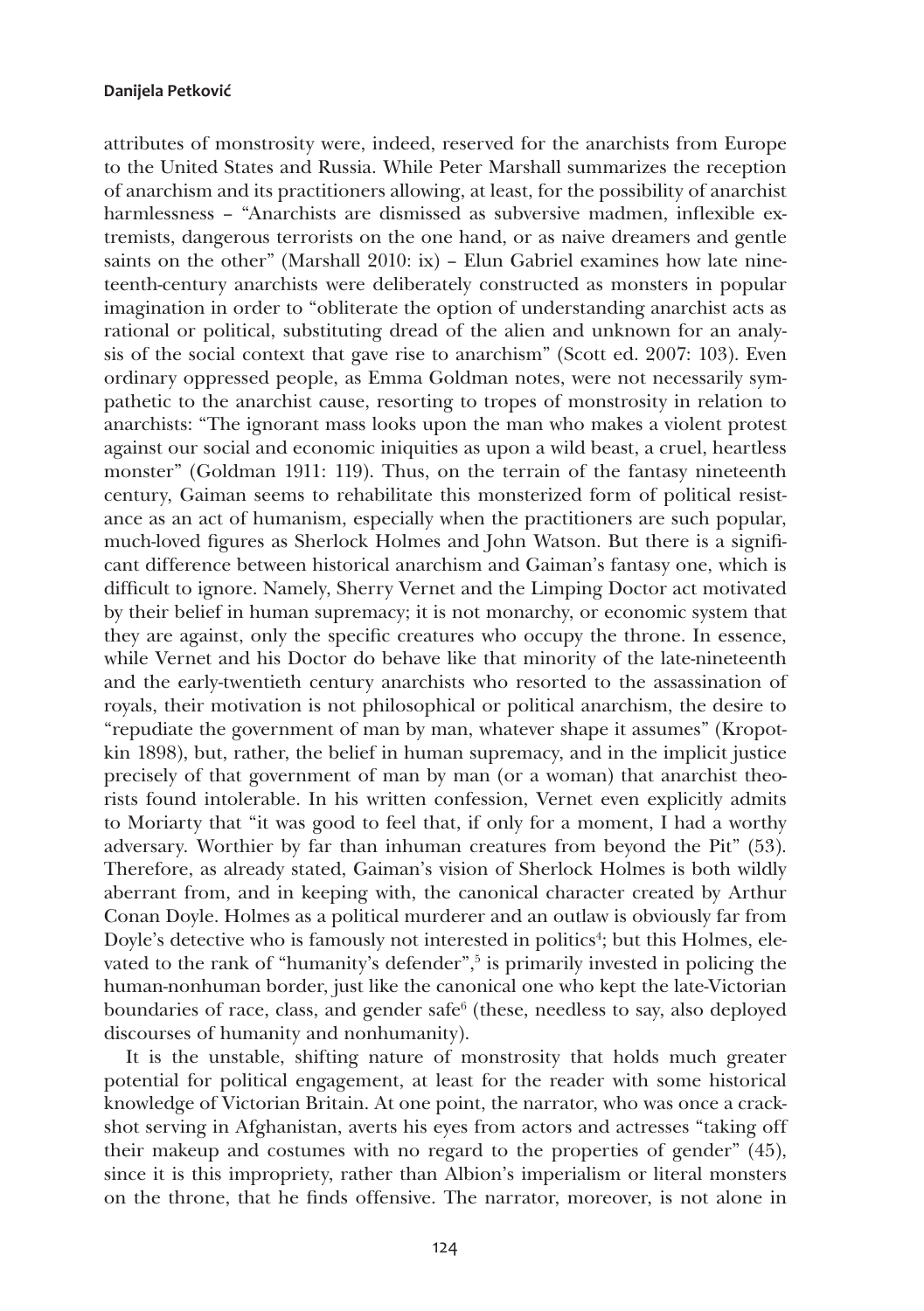his easy cohabitation with violence done to others. On the level of everyday life, Victoria's human subjects vie for economic and physical survival in ways that tend to involve harming others and profiting on it. As in Victorian Britain, there is police and army; there are imperialist wars and slums, such as St. Giles, "where the police will not go except by the dozen" (Gaiman 2007: 54); there are brothels, and madhouses open to visitors. The story is peppered with newspaper advertisements humorously referencing *Dracula*, *Frankestein*, *Dr Jekyll and Mr Hyde,* but targeting physical ailments and existential dread experienced by historical Victorians. Finally, Queen Victoria is described as "huge, huger than I had imagined possible" (39), and her consort, Prince Albert, is "undeniably and entirely human" (39). Details such as these steadily build the impression that fantastic Albion is virtually identical with historical Britain, further implying that their monarchs are interchangeable, too. Historical Victoria and Gaiman's Lovecraftian Victoria are both huge, both consorting with Prince Albert, and, crucially, they both preside over kingdoms and empires where the less fortunate portion of the population is sucked dry, driven mad, consumed and discarded by those in power, metaphorically and literally. It is the Prince's consumption of the innocent girl as the act of unspeakable evil which radicalizes Vernet-Holmes: far from any kind of political radicalism, John Ruskin wrote about the Britain's multitudes being sent "like fuel to feed the factory smoke" (Ruskin 1880: 163). Countless Victorian reformists and philanthropists, too, commented in horror on the broken bodies of ghostlike children employed in factories and starving in the slums. In this context, the Prince's recreational destruction of the helpless merely offers a concentrated image of the much more dispersed and widespread historical violence: there is ultimately no difference between the Great Old Ones and the historical laissez-faire capitalists who filled their workers' lungs and blood with coal dust, lead, mercury, and phosphorus, forcing them to partake in the massive destruction of the natural world in the name of "peace and prosperity". By introducing Queen Victoria as the Lovecraftian Great Old One, yet portraying the alternative Britain's socio-economic landscape as fundamentally unchanged, "A Study in Emerald" invites such reflections: it is here that non-fantastic resistance may begin, though Gaiman does not pursue it any further.

### **"We are not enemies, but friends": Mutants resisting securitization and exceptionalism**

Bryan Singer's 2003 film *X2:X-Men United*<sup>7</sup> *,* the second instalment in the *X-Men* movie series, examines and heavily polarizes resistance options for the minority group which is constructed as a national security threat and, as such, exposed to considerable governmental violence under the conditions of (undeclared) state of exception. Appearing in the early years of the post-9/11 War on Terror, the film ostensibly continues the theme the *X-Men* comics are famous for – the exploration and the condemnation of prejudice against the non-normative "others" through the infinitely applicable "mutant metaphor" (Darowski 2014) – but it is equally about the production and treatment of terrorist "bare life" proceeding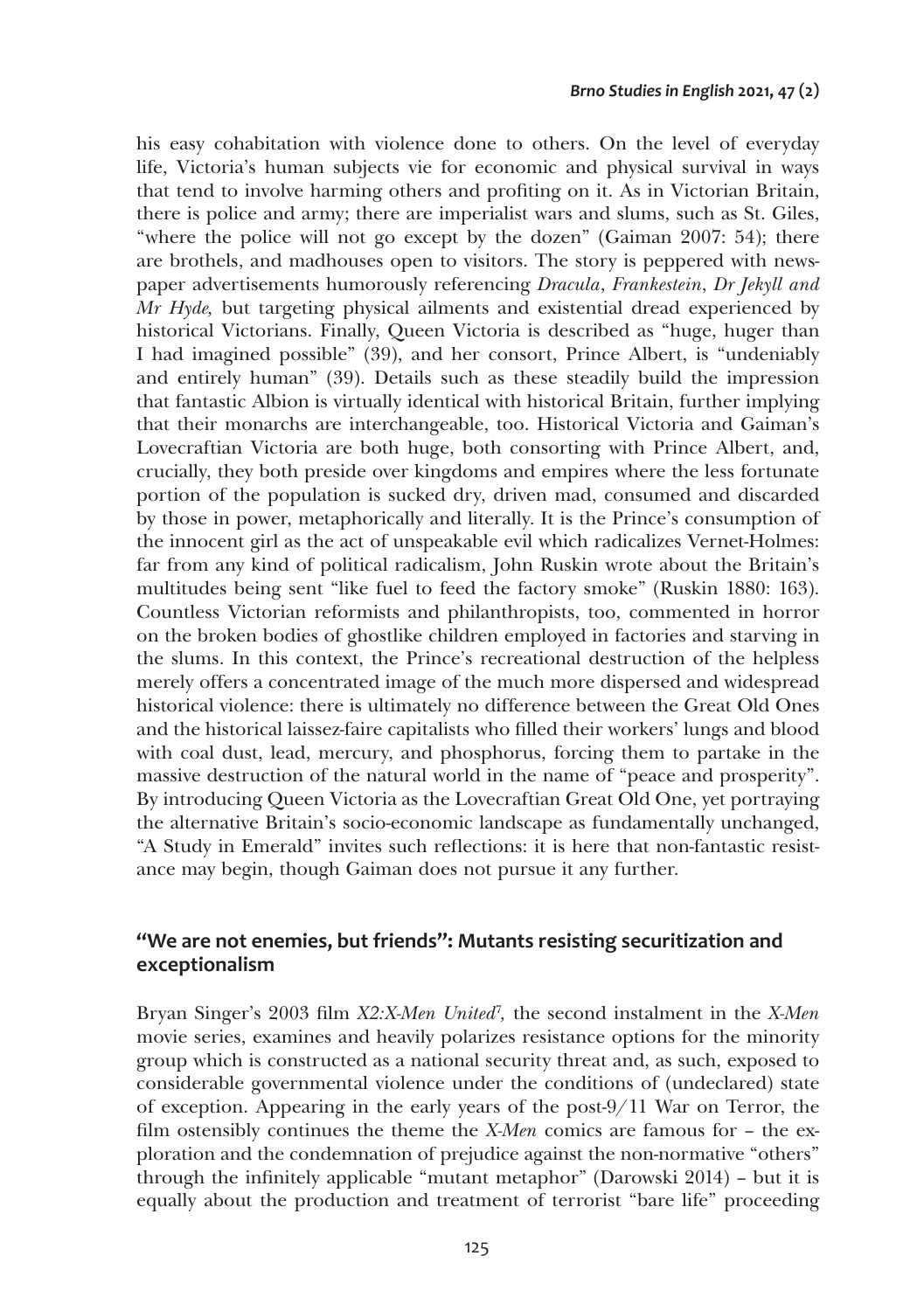from the entwined policies of securitization and exceptionalism. More specifically, *X2* depicts the suspension of law and the attending abolition of political and human rights for certain sections of the population (what Agamben terms "state of exception"), which is committed in the name of national security, and which entails the "policies and the practices" that Andrew W. Neal groups under the general term "exceptionalism" (Neal 2009: 1). Reading *X2* in the context of the state of exception, securitization and the production of "bare life" targeted by exceptionalism, moreover, inevitably highlights the limitations of the message that *X-Men* movies, including this one, routinely send – that prejudice can be solved through acceptance, mutual understanding, and tolerance of others. While the message appears summarized in the deceptive phrase quoted in the title of this section, what the viewers witness in *X2* is, rather, the opposite: the impossibility of friendship in face of exceptionalism sanctioned by the very President of the US and carried out by its military-scientific complex. (At some point it also becomes clear that the threat posed before the mutants-as-terrorists is a war waged by the state against them, and not only social prejudice.<sup>8</sup>) Finally, the resistance strategies that are displayed in the film – both those that are clearly preferred and those that are clearly condemned – are equally impossible for real-life application. In this sense, *X2*, just like "A Study in Emerald", is fundamentally a fantasy of resistance, incisive and acute in its diagnosis of the lethality of contemporary (anti-) politics, yet lacking in a realistic strategy of resistance.

Before discussing the mutant resistance under state of exception as a fantasy, however, several terms require some clarification. Very briefly, "state of exception" is the concept discussed in Giorgio Agamben's *Homo Sacer: Sovereign Power and Bare Life* (1998) and *State of Exception* (2005). Agamben starts from the position that the state of exception "was essentially a temporary suspension of the rule of law on the basis of a factual state of danger" (Agamben 1998: 139) – in Roman law, specifically, the state of lawlessness following the death of a sovereign called *justitium* – but his work goes on to argue that the suspension of law, far from being exceptional, has since World War One become "a paradigm of [modern] government" (Agamben 2005: 7). The modern state of exception, exemplified by Nazi Germany, Agamben continues, "is given a permanent spatial arrangement" in the concentration camp, "which as such nevertheless remains outside the normal order" (Agamben 1998: 139). The Italian philosopher also names the figure bearing the brunt of the suspension of law and political rights as materialized in the camp: *homo sacer*. Appearing in ancient Roman law, *homo sacer* refers to the man who can be killed with impunity, but not sacrificed or executed. Agamben interprets this human figure as the embodiment of "bare life", or *zoe*, which is human life stripped of all legal and political rights and exposed to death. The stripping of rights and legal protection is crucial for the definition of "bare life" as this is "a life that can *only* be taken away without the law's authority or mediation" (Norris ed. 2005: 49, italics added). In an attempt to correct Foucault's chronology of biopolitics, Agamben, moreover, postulates that "the production of a biopolitical body [i.e. bare life] is the original activity of sovereign power" (Agamben 1998: 83), and not a distinctly modern phenomenon as Foucault argues: hence Agamben's reliance on both ancient Roman law and the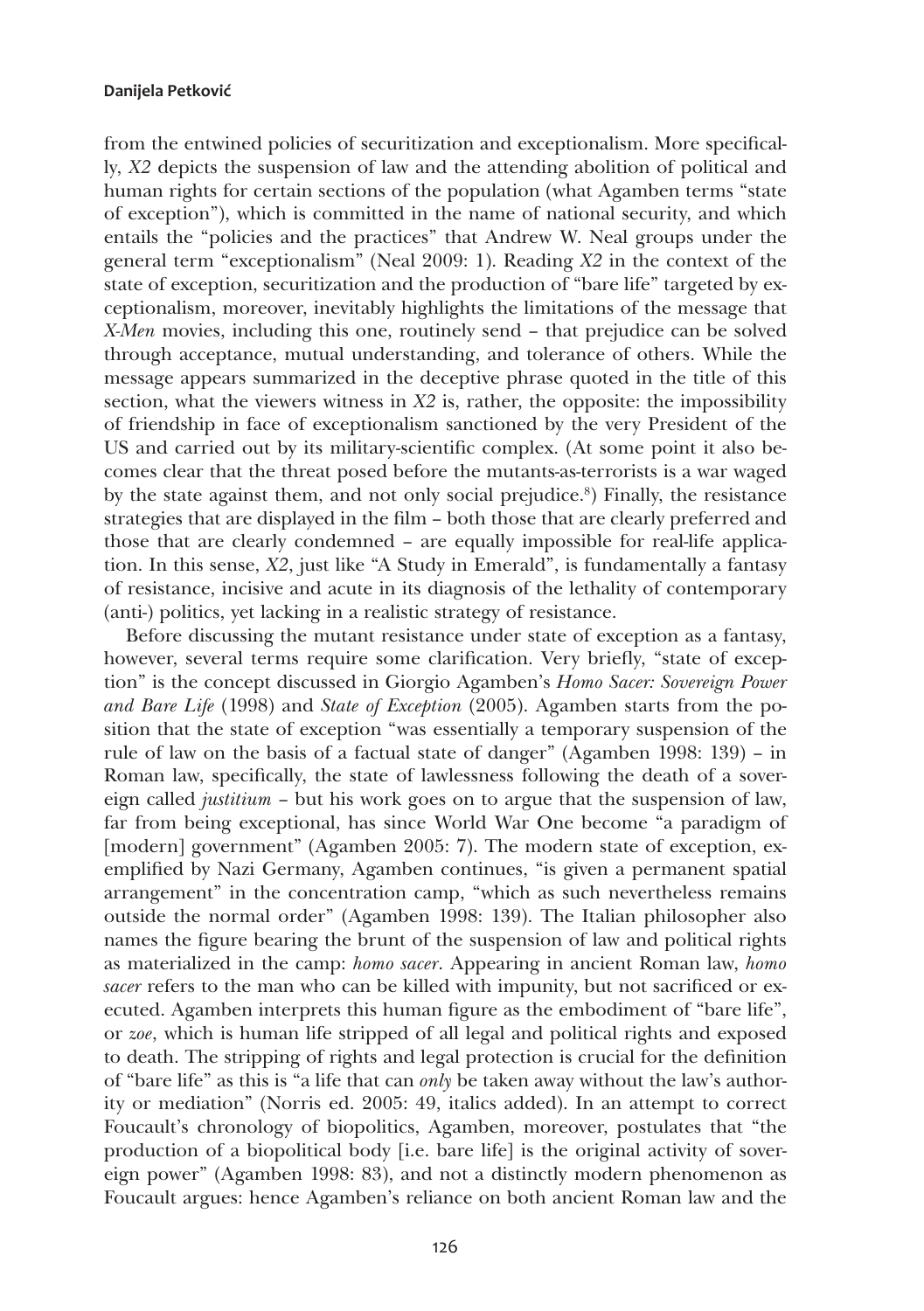twentieth-century Nazism in his discussion of the state of exception, sovereignty and bare life (specifically: "from a juridical standpoint the entire Third Reich can be considered a state of exception that lasted twelve years" (Agamben 2005: 2)).

On the other hand, exceptionalism, coined by Andrew W. Neal, refers to "an array of violent and illiberal practices" put into practice after 9/11 and virtually synonymous with the War on Terror, such as "detention without trial, extraordinary rendition, derogations from human rights law, sanction or connivance in torture, the curtailment of civil liberties and aggressive war against international law" (Neal 2009: 1). Exceptionalism goes hand in hand with the growing securitization of life in the present moment, where "security has to read through the lens of national security" (Waever in Buzzan and Hansen eds 2007: 69) as it infiltrates more and more areas of individuals' private life, allowing for the "vastly expanded realms of surveillance" (Riofrancos 2020), and the destruction of the very liberties these measures are (supposedly) deployed to protect.

The plot of *X2* recalls *justitium*, as the film is set in motion when an unidentified mutant teleport (later revealed to be Kurt Wagner, or Nightcrawler) attacks the United States President in the White House. While the attack is thwarted, the mutant manages to stab the President's desk: the close-up shows a knife with the red ribbon tied around it bearing the words "MUTANT FREEDOM NOW". The X-Men, used to keeping a low profile9 , are immediately alarmed at the news of the attempted assassination. Storm voices their collective fears that "[t]hey'll reintroduce the Registration Act"; Charles Xavier adds another possibility: "Or worse, the President could declare a state of emergency. Place every mutant in the country under arrest". Yet there is an even worse option: not the publicly declared state of emergency that might result in all the mutants being arrested under an unjust legal act, but the undeclared state of exception where the abovementioned "violent and illiberal practices" could be deployed against the mutants, who are now conceived as an actual security threat, and thus placed outside of the rule of law altogether – terrorist *homines sacri*. And that is exactly what happens. In a perfect illustration of the law-suspending "rule by decree" (Agamben 1998: 168), or "the essential characteristic of the state of exception – the provisional abolition of the distinction among legislative, executive, and judicial powers" (Agamben 2005: 7), it is the President who makes an executive decision, bypassing the legal procedures, and gives permission to Colonel Stryker to raid X-Mansion and abduct the mutant children. The President's explicit concern, moreover, is not the violation of the human and political rights of American citizens, but rather that this action does not reach the public – as he is fully aware of the extent of the violence he allows: "William, you enter, you detain, you question, but the last thing we need to see is the body of a mutant kid on 6.00 news". The army raids X-Mansion, and kidnaps some of the mutant children, who are later discovered and freed from the Alkali Lake Industrial Complex. Colonel Stryker, who once filled Wolverine's skeleton with adamantium, intends to test Cerebro's<sup>10</sup> lethality on them, because he is "a scientist". Stryker's intent, which is justified in his mind by the conviction that "mutants serve their purpose, as long as they can be controlled", links the treatment of the fictional mutant children stripped of legal and human rights with the well-documented medical experimentation practiced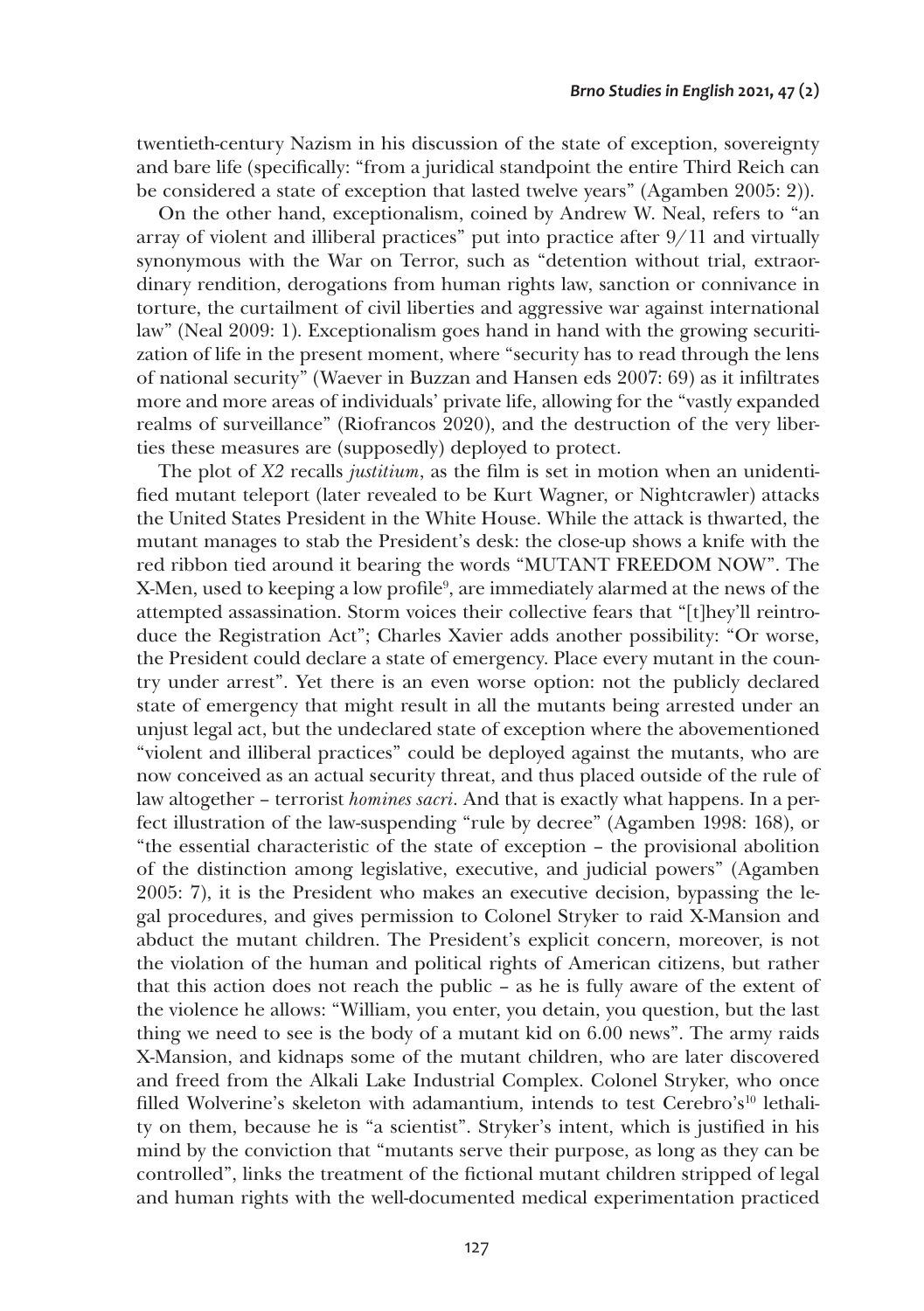by the historical Nazi doctors on the concentration camps' *homines sacri.*11 The creation of the possibility of experimenting on, and killing the mutant children – who, until President's sovereign decision, were US citizens – in the camp-like location, without either legal obstacles or consequences, illustrates the most dangerous aspect of the state of exception: "[the nature of] the acts committed during the *justitium* […] seems to escape all legal definition. Because they are neither transgressive, executive, nor legislative, they seem to be situated in an absolute non-place with respect to the law" (Agamben 2005: 50). The scene of the army raiding X-Mansion is significant, also, for foregrounding the full power of the US military before which the mutant children are ultimately helpless, although they do put up a fight resorting to their unique mutant abilities. The scene, in other words, very eloquently conveys who the real security threat is.

Mutant children asleep in their beds are not only targeted for "extraordinary rendition" by the fully armed adult men: they are taken to the seemingly abandoned Alkali Lake Industrial Complex, which is obviously a camp "outside the normal order" (Agamben 1998: 139), just like the plastic prison in which Magneto is subjected to torture and mind-altering drugs ("enhanced interrogation" as another feature of exceptionalism, especially when dealing with suspected terrorists). In an underground cell in this camp, Charles Xavier, too, will be subjected to the mind-altering hallucinations coming from Stryker's mutant son, another *homo sacer* who is both disowned ("My son is dead"), and instrumentalized by his father. Crucially, this deployment of extraordinary, violent and illegal measures against the mutants who are transformed into radically unprotected bare life is justified not only by the threat that the mutants allegedly pose to national security, but by their already indeterminate status, as well. While it is undeniable that Marvel's mutants "have been increasingly inscribed with allegorical Otherness" (Lund 2015), the film's insistence on biology and evolution ironically contributes to the confusion regarding both their human and political status, and helps solidify them as bare life in Aristotle's sense of the word: a version of human life not necessarily tied to, and protected within, any political community. This is evident from the very beginning, as *X2* opens with a voiceover from Charles Xavier, who delivers a speech which both establishes the "mutant metaphor" and puts the mutants in the position of "persecuted minority":

Mutants. Since the discovery of their existence, they have been regarded with fear, suspicion, often hatred. Across the planet, debate rages. Are mutants the next link in the evolutionary chain...or simply a new species of humanity, fighting for their share of the world? Either way, it is a historical fact: sharing the world has never been humanity's defining attribute.

Moreover, the last words heard in the film, spoken by another scientist, Dr Jean Grey, firmly situate the mutants as natural products of evolution: "Mutation. It is the key to our evolution. It is how we evolved from a single-celled organism into the dominant species on the planet […] every few hundred millennia evolution leaps forward". While these words directly respond to, and repudiate, the notion that mutants are unnatural, as Colonel Stryker believes<sup>12</sup>, they also establish the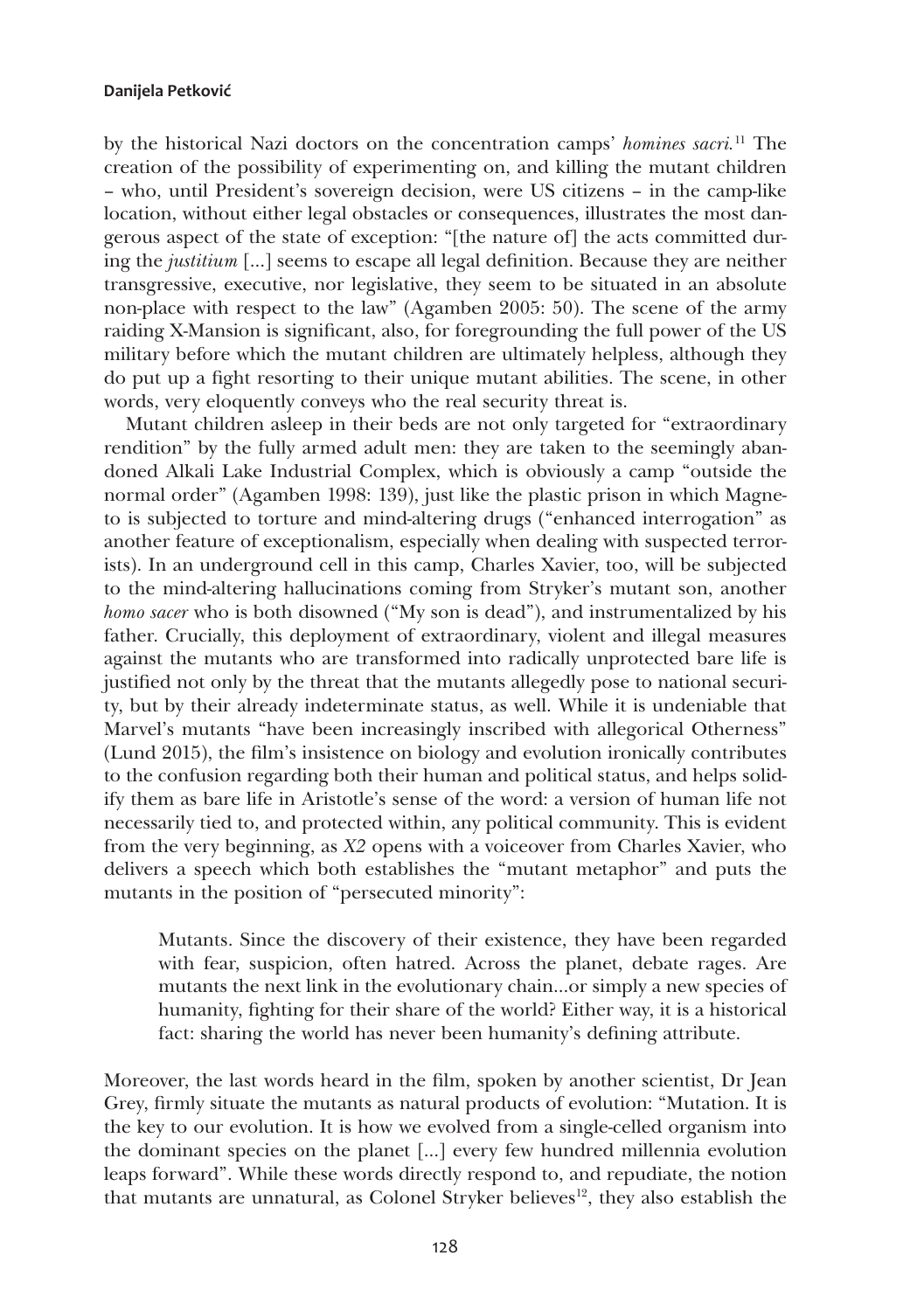mutants as mere natural life, which, however new and/or superior, is ultimately helpless without a proper political community – as the US apparently is not such a community13. Thus, the mutants' position is already precarious in the sense that they both are, and are not, humans and citizens with inalienable rights, as evidenced by the effortlessness with which The Mutant Registration Act is proposed and nearly passed in the previous instalment (*X-Men*, 2000). The state of exception merely pushes them over the always-present edge, transforming them into a target for a whole array of exceptional measures.

The precariousness of the mutants' human and citizen status is not only a plot element but informs the film's aesthetic; it is conveyed through the visual tropes of otherness, and the literal positioning of the mutant characters outside of the usual social order – outside of the sites associated with "proper" or "regular" humanity. The function of such tropes and positioning is twofold. In an economic and effective manner, they convey to the viewer that mutants do differ from ordinary humans. But they can also be read as a comment on the effects of exceptionalism and the state of exception which, in the name of security, strips the citizens (extraordinary citizens, but citizens nonetheless) of their human and civil rights and leaves them exposed to abuse – like concentration camps' inmates, or nonhuman animals. It is no accident that the kidnapping of the mutant children in the raid scene is foreshadowed by the TV program watched by a sleepless mutant child moments before the attack: a documentary about the rat babies being helpless without the mother rat, as "someone uninvited has some to dinner." Animality as a trope of difference is evident in Nightcrawler's first appearance, too. His bared teeth, a long tail, his knife-bearing arm, poised to strike a human being, all powerfully convey the dangers of an animal – another Rache attempting to kill the Prince – but the fact that Nightcrawler's skin is dark blue and covered in elaborate markings suggests that this animal is not only dangerous, but, in keeping with Colonel Stryker's belief, unnatural as well. Memorable examples of the film's signalling the mutants' genetic and enforced difference also include Magneto, all in white, in his plastic prison cell; the animal-like Wolverine standing outside of the frozen gate of Alkali Lake Complex, paired with a lone wolf; Storm and her white, blind eyes at times when she controls the weather; Scott and his always heavily covered eyes. Charles Xavier facing Jason Stryker, in an underground cell of the abandoned Alkali Lake Complex, is another illustration of the film's deployment of the tropes of otherness to display the dangers of the state of exception and securitization. It is no accident that the two mutants' positions are identical: both are disabled, and in wheelchairs. Whereas Jason is in a hospital gown, with visible lobotomy scars and different-coloured eyes, Xavier, with a metal contraption on his head, is still wearing his elegant suit. Nonetheless, one is the mirror image of the other; Jason as bare life radically unprotected by law embodies the always present potential for all mutants to be reduced to this – even the wealthy, educated ones like Charles Xavier. The locations in which the mutants find themselves, willingly or by force, are also outside of the normal human order, both materially and metaphorically – plastic prisons; secret underground torture facilities; an abandoned Boston church. Even X-Mansion differs from ordinary schools and human public spaces. All these visual tropes serve to establish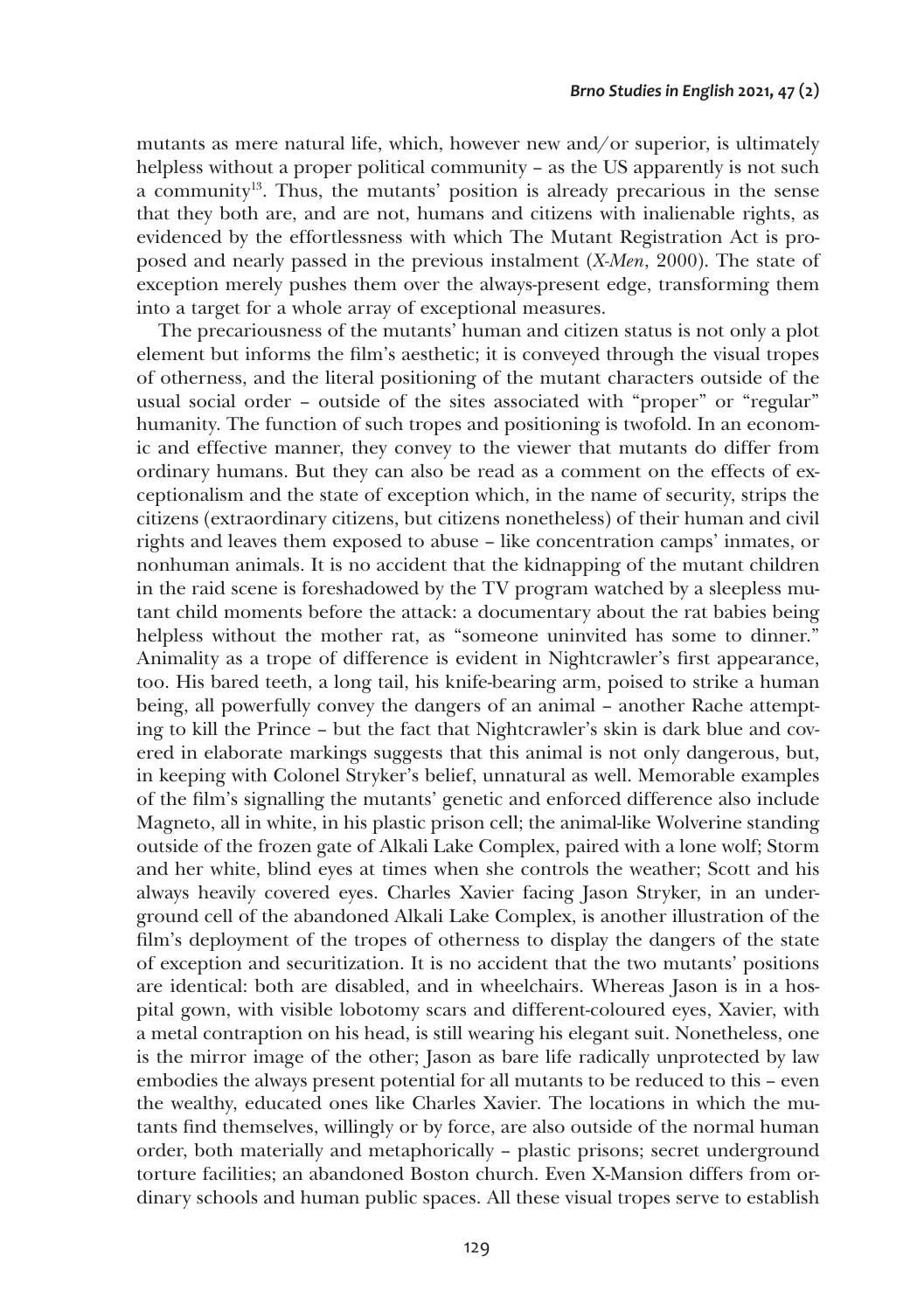the mutants' irreconcilable otherness in comparison with the "regular" humans, but not only that: as the short and disastrous stay of the mutants (Wolverine, Rogue, Bobby Drake and John "Pyro") at Bobby Drake's house proves, the police are called to punish their attempt at crossing over into "regular" human spaces – in this instance, the middle-class family home. The punishment is nothing less than death, as evidenced by Wolverine being shot in the head the moment he attempts to demonstrate that he cannot retract his claws as quickly as the policemen request. It appears that between the army and the police, the POTUS and the ordinary, police-phoning Americans, the mutants, constructed as a security threat, literally have no place to exist. And because most of them are visibly different from regular humans, and suspected of terrorism, they are treated as nonhumans, animals or monsters – with considerable, unpunishable violence.

By now, it is obvious that *X2* is indeed incisive and acute in its diagnosis of the lethality of contemporary law-suspending exceptionalism and securitization, which it tries to counteract by humanizing the mutants through problematic appeals to evolution and nature. (The appeal to the authority of nature goes as far as the sentence "Nature laughs last", spray-painted on the wall, which is clearly visible at one point in the film.) But the theme that we follow in this paper is resistance: how does Singer's film imagine and portray resistance of the mutant *homines sacri* to the violence of the state of exception, which is evidently depicted in great detail? If the state of exception is synonymous with the establishment of "a legal civil war that allows for the physical elimination not only of political adversaries but of entire categories of citizens who for some reason cannot be integrated into the political system" (Agamben 2005: 2), how do the targeted sections of the population – not necessarily proper citizens anymore – survive and resist it? Also, and perhaps more importantly, is there any possibility of resistance which would be distinct from (physical) survival? Does *X2* imagine political alternatives, call for a systemic change, or even collective armed resistance?

It is in its imagining of resistance that *X2* reveals itself as a politically conservative fantasy. Namely, in the film, resistance options for the mutants appear polarized between the two characters, Charles Xavier (Professor X), and Erik Lehnsherr (Magneto). Xavier, for his part, creates a small community, physically separated from the rest of society. While still vulnerable to state intervention and exceptional policies, this community is nonetheless funded by immense money, as evidenced by X-Mansion. Situated in Westchester County, New York, the majestic building serves as a private academy for young mutants, as well as the X-Men headquarters, having at its disposal the technology that can rival or even surpass that of the American army – the stealth airplane that Storm and Jean fly to Boston, for instance, but also Cerebro. But X-Mansion is primarily a boarding school which houses and educates "gifted youngsters"; X-Men count among their members Dr Jean Gray, who is not only highly educated and eloquent on mutant issues (*X-Men,* 2000), but also a very attractive woman whose mutations are not (immediately) visible. The resistance option Professor X represents, therefore, centres on a non-violent attempt to alter the public opinion on mutants through education, and preaching friendship and tolerance to both mutants and ordinary humans without challenging the existing socio-political order in any way.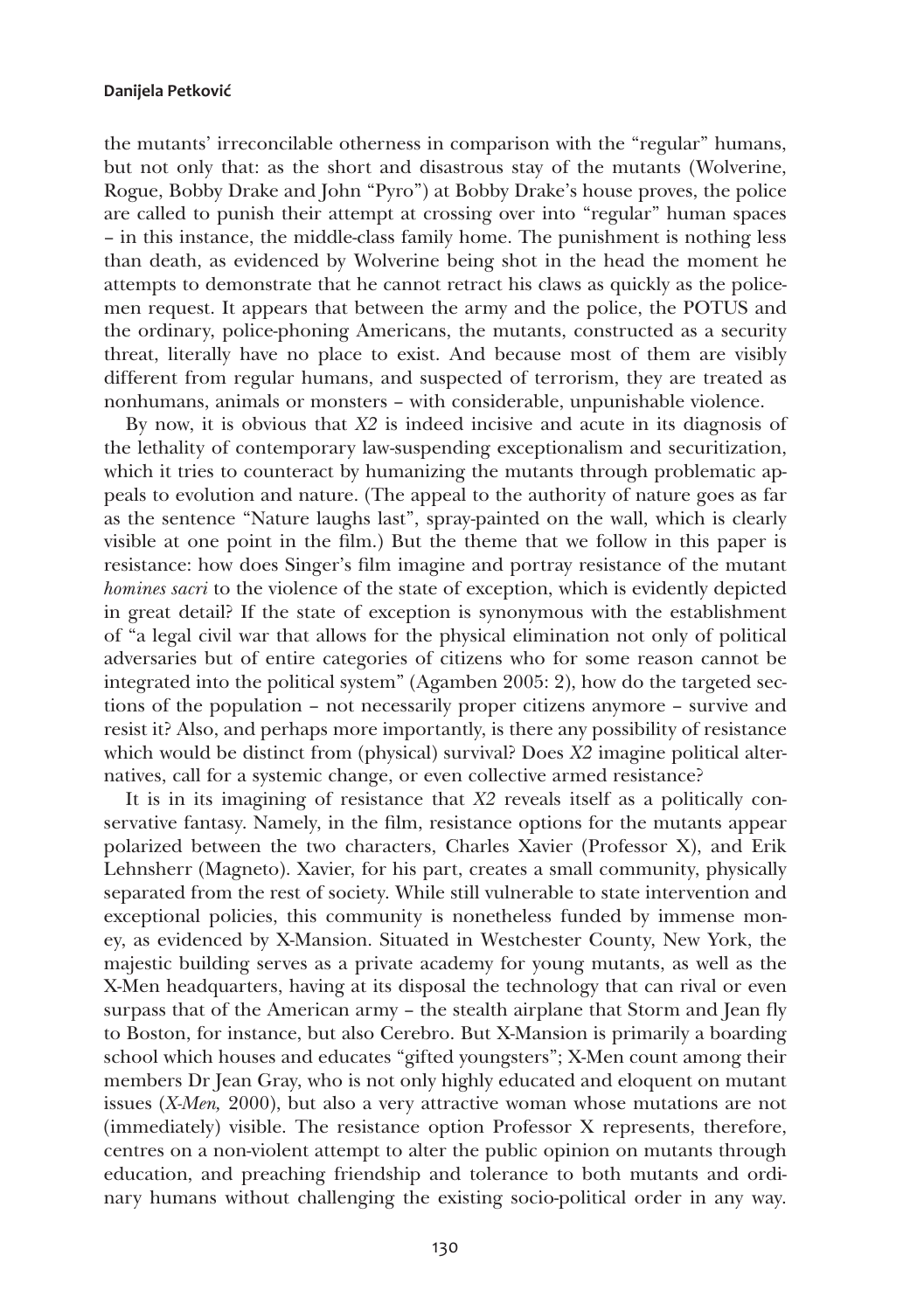The education of the public, moreover, is committed to the non-threatening, even attractive mutants passing as ordinary humans, presumably to make the lesson more palatable. Magneto, on the other hand, insists on war. Having spent his childhood in Auschwitz where he was forcibly separated from his parents (*X-Men*, 2000), and where his mother was killed before his eyes to trigger his metal-manipulating abilities (*X-Men: First Class*, 2011), he is understandably much less inclined to trust human capacity for tolerating otherness. Yet Magneto is clearly positioned as a villain in the film: when Stryker forces Charles Xavier to find all the mutants and eliminate them through Cerebro, Magneto intervenes only to have Xavier targeting all the humans instead. Thus, it seems that the film clearly favours peaceful resistance in the form of building a community (for the mutants, on the basis of shared precariousness), and educating both the mutants and ordinary humans into mutual acceptance and tolerance. This preference seems further strengthened by the resolution of Wolverine's subplot, which ends with Wolverine abandoning the search for his memory and identity. In his first appearance in *X2*, the mutant is depicted standing in front of the frozen gate surrounding Alkali Lake Industrial Complex, attempting to piece together the story of his past; his search ends on the same location, this time with a rescued mutant boy in his arms and a defiant reply to Stryker, "I'll take my chances with him", after the Colonel taunts him that he will never recover his memory. While at the end of the previous film, *X-Men* (2000), Wolverine leaves X-Mansion to go on this search, here he clearly chooses commitment over individualism, and mutant community as his home. But the fantastic aspect of this community, which provides the much-needed shelter from intolerance and prejudice, is that is clearly based on the wealth and the resources that real-life human beings who are targeted and victimized by exceptional policies do not have access to. Nor is the violent resistance of the kind exhibited by Magneto and his army of powerful mutant outcasts a viable option, either.

Yet, it is not only Magneto as one of the film's villains who engages in violence – the mutant children who are forcibly taken by the US Army are equally forcibly released by the X-Men. There is, thus, a discrepancy between the preaching of tolerance and acceptance on the one hand, and what the viewers see in the film, on the other. "We are not enemies, but friends", as already stated, is sharply contrasted with the actual behaviour of POTUS who wields the state of exception machinery against the mutants, but also with the supposedly harmless mutants who resort to violent self-defence. The film thus attempts to perform the balancing act between the ostensible liberal message of education, tolerance, and acceptance, and the spectacular violence in keeping with the demands of the superhero genre. The mutant violence can also be interpreted as implicit acknowledgement that preference for non-violence is both ideologically and politically suspect, as well as the marker of class privilege. Here it is worth recalling Arundhati Roy's comment from a 2011 interview, "Non-violence is a piece of theatre. You need an audience. What can you do when you have no audience? *People have the right to resist annihilation*" (Moss 2011, italics added). *X2* seems to add that mutants, as the next link in the human evolutionary chain, have the right to resist annihilation, too, by whatever means necessary.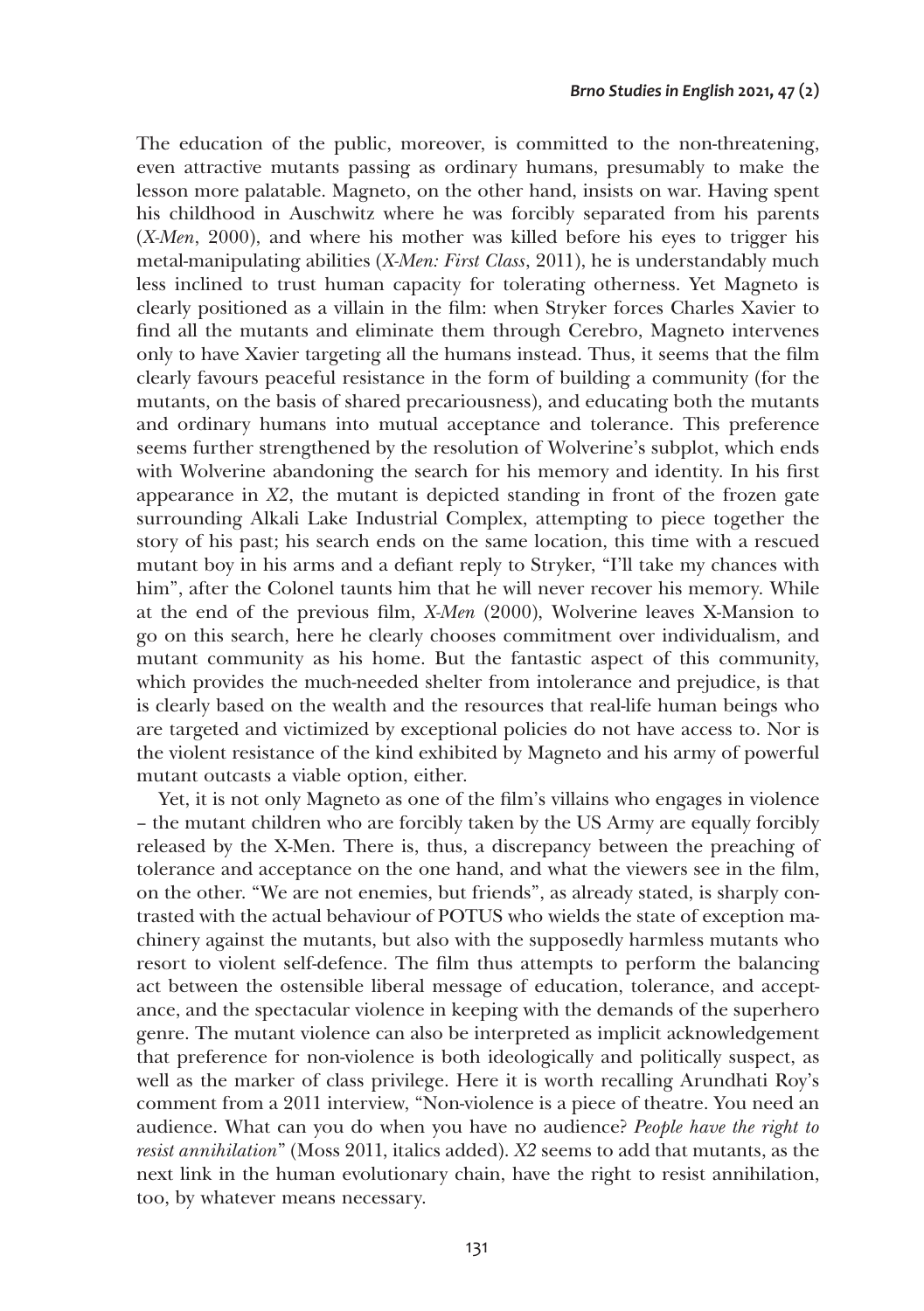The last scene additionally problematizes the non-violent resistance represented by Charles Xavier and his X-Men, which is apparently endorsed by the film makers. As the President delivers a speech live in front of the cameras about the "growing threat within our own population" – the speech which deliberately echoes the one given by George W. Bush only two years earlier, at the inception of the War on Terror<sup>14</sup> – Xavier freezes time, and the X-Men hand over the Stryker files, which contain evidence that Nightcrawler's attack was orchestrated by Stryker in order to initiate the state of exception and start a war against mutants. The country is thus literally frozen on the brink of a civil war, and it is Charles Xavier who, in opposition to George W. Bush, frames it as "a moment to repeat the mistakes of the past, or to work together for a better future", though he never specifies what that future might entail, socially, politically, or legally, for either humans or mutants. He also warns, "We're here to stay, Mr President. The next move is yours", to which Wolverine adds, "We'll be watching." While it is possible to read this particular scene as mutants appropriating and weaponizing surveillance that has long been turned against them, the scene, in fact, confirms the significance of the political institution such as POTUS. It is the President who, in the manner of Carl Schmitt's sovereign, early on in the film decides on the state of exception, and it is the President, too, who in the end behaves rationally and saves the country from the civil war, by trusting the mutants. It is worth noting that this orientation towards the personal qualities of national leaders is, in fact, hinted at throughout the film, in the scenes featuring T. H. White's *The Once and Future King* (1958). White's tetralogy appears twice in *X2*: Magneto is depicted reading it in his plastic prison; at the end of the film, Xavier asks his students "Have you read *The Once and Future King* by T. H. White?" The title refers to King Arthur of the medieval romances, or the fantasy of yet another good sovereign whose personal qualities ensure the stability of his country, and, implicitly, the continuation of the socio-political status quo.

### **Conclusion**

Both "A Study in Emerald" and *X2:X-Men United* imagine and portray resistance to oppressive regimes practiced by those who are ruled or targeted by repressive policies and governmental violence. In Gaiman's short story, the regime is the eldritch abominations' reign of terror, situated in alternate, yet disturbingly familiar nineteenth-century Great Britain. Disturbing familiarity characterizes the vision of the USA in which *X2* takes place, too, as the state of exception producing bare life in the name of national security is, indeed, the hallmark of the post-9/11 American foreign and, increasingly, domestic politics. The two narratives, nonetheless, differ in how they imagine resistance. "A Study in Emerald" romanticizes violent anarchist methods, specifically, the assassination of (monstrous) royals, without any explicit engaging with the anarchist politics or ideology. *X2* polarizes peaceful and violent resistance via Professor X and Magneto, though strict polarization, it has been argued, crumbles down upon closer examination, and in favour of the personal qualities of the sovereign.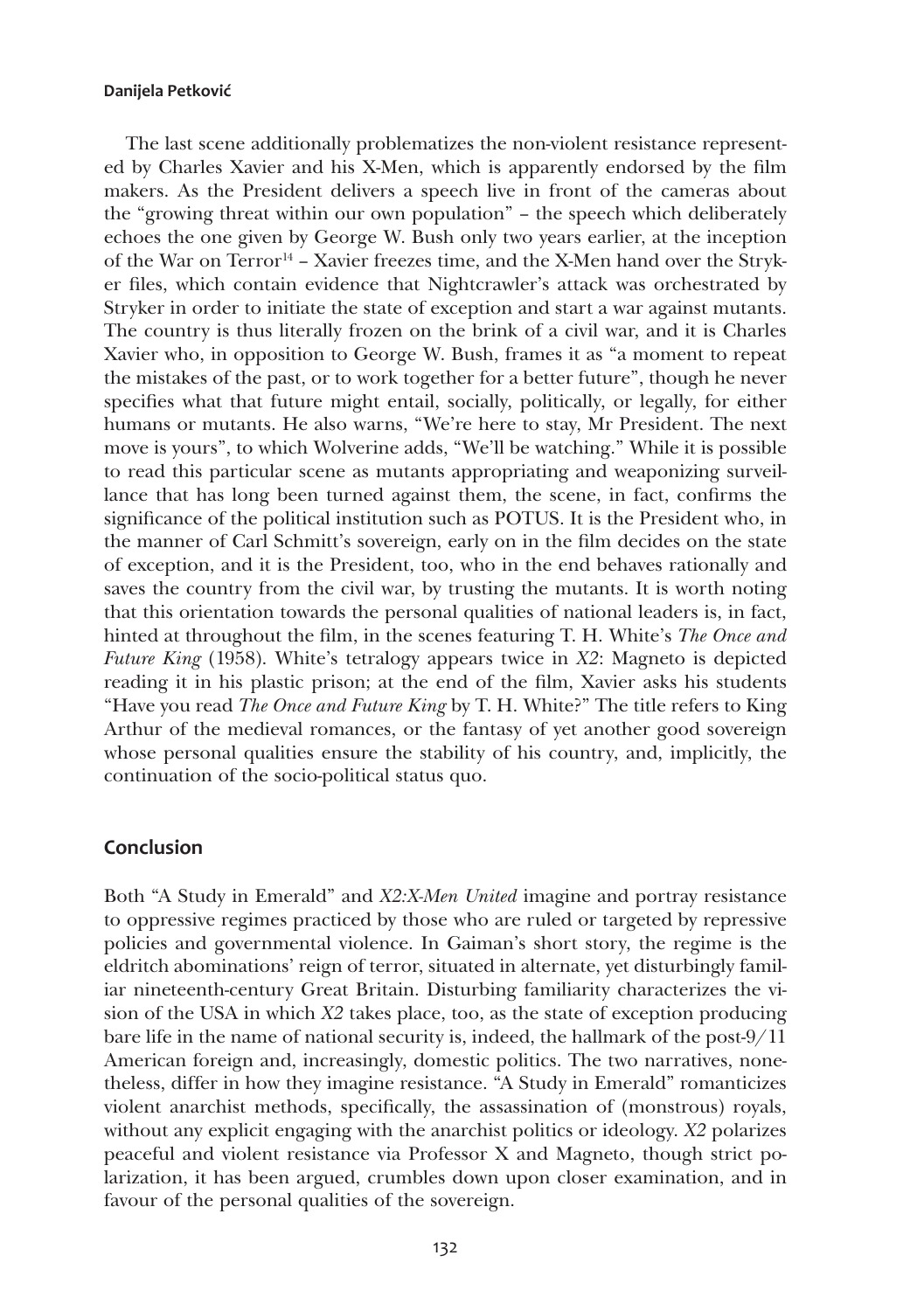Some similarities between the two narratives can be located in their treatment of violence, since in both of them violence is justified if used against monsters, for the liberation of humanity, or for self-defence; it is unacceptable when it is strictly political, and utilized for the potential regime change. Gaiman's murderous Restorationists, after all, do not object to monarchy as a socio-political system, only the specific nonhuman being who occupies the throne. Despite their appropriation of anarchist methods, Vernet and the Limping Doctor are thus militant "human rights" activists, rather than proper anarchists. Professor X's mission, too, is to educate both the public and other mutants into mutual tolerance and acceptance. There is no indication that he is interested in changing the regime, as opposed to the radically different ambition displayed by Magneto. Moreover, the emphasis on private, sheltered communities and the political institution such as POTUS make Professor X's option – unambiguously preferred by the film – politically conservative, confirming Danny Fingeroth's assessment that "villains in comic books are agents of change, in contrast to the heroes, who are the protectors of the status quo" (quoted in Deflem ed. 2010: 34).

Yet despite the conservative, seemingly non-violent option represented by Professor X, his X-Men do engage in violent conflicts with the US Army led by Colonel Stryker. Unlike "A Study in Emerald", which romanticizes violence and assassination as a form of resistance *against monsters*, Singer's film appears engaged in a balancing act between preaching tolerance and acceptance, and allowing the mutants to practice spectacular violence against well-armed humans, and one weaponized mutant, in self-defence. It is worth noting, moreover, that any solidarity between the mutants and humans, which is so poignantly portrayed at the beginning of *X-Men: Days of Future Past*15, is virtually non-existent in this film, resulting in further promotion of the self-isolation for the mutants, and preventing even the possibility of collective, organized resistance to the abuses associated with the state of exception's law-suspension. Still, the film is not devoid of the critical and political potential, which lies in its utilization of the "mutant metaphor", conveyed through visual tropes of otherness, to display the horrific effects of the state of exception's suspension of law in the name of security. This abolition of human and political rights for some sections of the population results in the mutants being "so completely deprived of their rights and prerogatives that no act committed against them could appear any longer as a crime" (Agamben 1998: 171).

Ultimately, both "A Study in Emerald" and *X2:X-Men United* can be seen as fantasies of resistance, portraying resistance to the oppressive regimes and policies through the depoliticized tropes of heroism and monstrosity, or by endorsing the dream of well-funded communities in which preaching and practising tolerance are significantly less challenging than in real life. Such portrayals, finally, make it abundantly clear why it is difficult to "regard popular culture as a source of, or incitement to, revolutionary social action or transformation" (Lipschutz 2010: 164).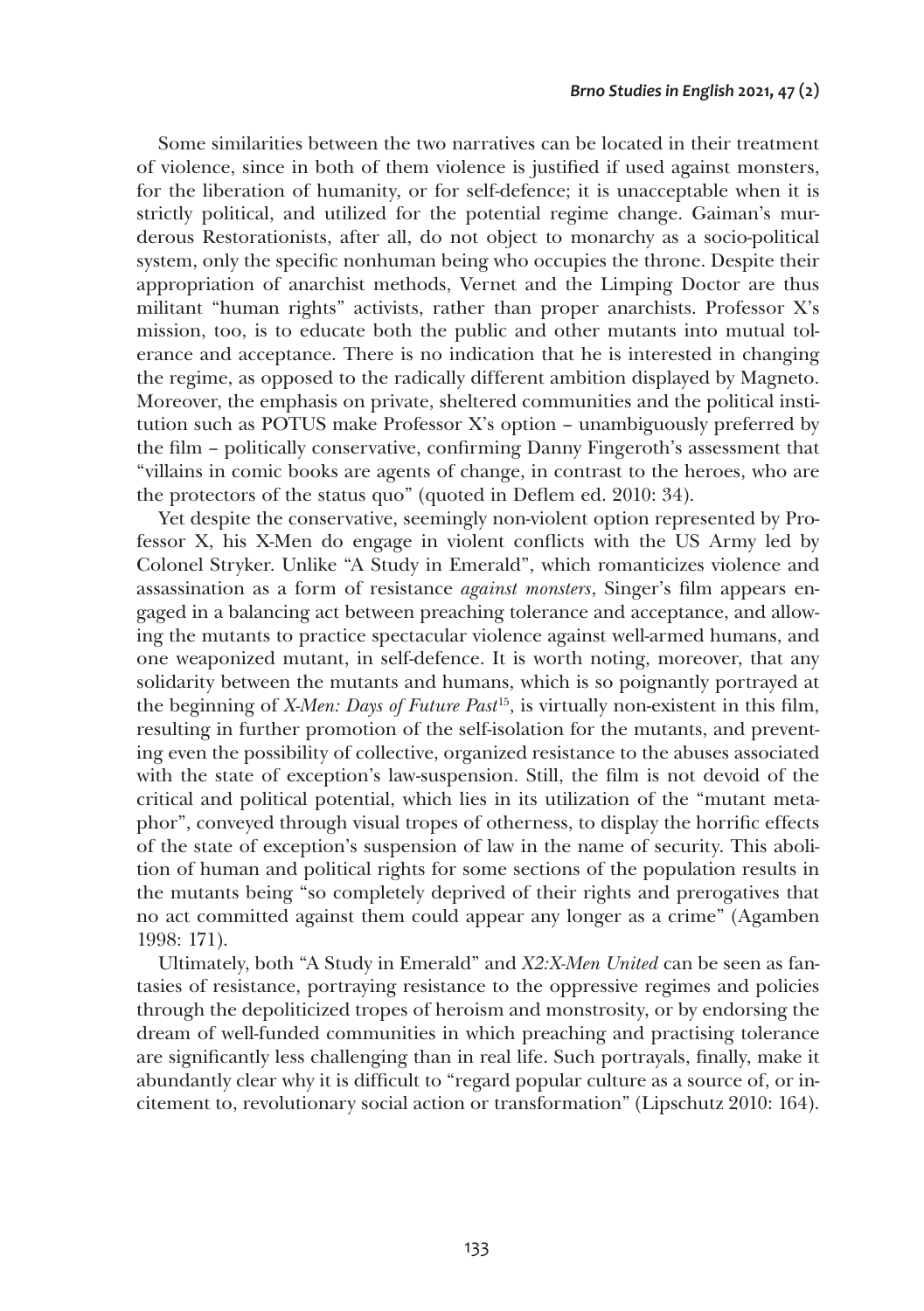### **Notes**

- 1 A rare example of an explicit mainstream fantasy is Guillermo del Toro's *Pan Labyrinth* (2006), which depicts real-life political, armed, and violent resistance in the character of Pedro and his fellow partisans. Near the end of the film, they finally appear from the mountain forest in which they have been hiding, and Pedro shoots the only proper monster in the film, Captain Vidal – by that point, Vidal has already shot and lethally wounded his stepdaughter, Ofelia. Pedro and his fellow fighters' appearance from the darkness of the forest seems reminiscent of the partisans' promise in Hy Zaret's adaptation of "La Complainte du Partisan", the song popularized by Leonard Cohen in 1969 – that, when freedom comes, "we'll come from the shadows". Instead of valorising the symbolic resistance of the child's imagination, which would be expected of a fantasy director, throughout the film, del Toro draws a parallel between the partisans' and Ofelia's refusal to bow to fascism embodied in Vidal, thus paying homage to the material resistance as well.
- <sup>2</sup> While there are considerable changes Gaiman introduces in relation to both Sherlock Holmes and John Watson (their social standing and their legal status, for example), what remains unchanged in this alternate history is Holmes's relationship with "John (or perhaps James) Watson" (Gaiman 2007: 55), which is evident in the warmth and the obvious respect with which Vernet/Rache writes about his friend, even more so in the trust implicit in their doing the bloody work of monster-killing together. In a lovely metafictional comment on the canonical Holmes and Watson, Gaiman even has Vernet literally perform the roles written for him by his doctor-friend, "for he has some crowd-pleasing skills" (Gaiman 2007: 53). In a metafictional comment on his own Holmes and Watson, moreover, Gaiman (44) has Vernet perform the role of a hero who "beat the priest to death with his own crucifer, and prepared to welcome Them [the Old Ones] as They came", in the play watched by Moriarty and Moran. Yet the first play that the pair see, crucially, is a Wildean comedy of mistaken identities, also starring Sherry Vernet and suggesting that in this story labels and appearances are not to be trusted: heroes are villains and vice versa.
- <sup>3</sup> The narrator probably alludes to the historical assassination of Tzar Alexander II by the members of the anarchist group Narodnaya Volya, or People's Will, in 1881 (Marshall 2010: 470). Even in this detail "A Study in Emerald" remains committed to false leads and deceptive appearances, as Gaiman's Tzar Alexander is the Great Old One, "Czar Unanswerable" and a monster, whereas historical Alexander was nicknamed "Liberator" for his abolition of serfdom in 1861, and was known for his
- commitment to social and political reform. 4 In *<sup>A</sup> Study in Scarlet*, Watson remarks that "his [Holmes's] ignorance was as remarkable as his knowledge. Of contemporary literature, philosophy and politics he appeared to know next to nothing. Upon my quoting Thomas Carlyle, he inquired in the naivest way who he might be and what he had done" (Doyle 2001: 11). Later on, Watson famously classifies Holmes's "limits" and includes "4. Politics.—Feeble" (12). Unlike the loyal doctor, Harry Bradbeer's 2020 film, *Enola Holmes*, explicitly calls out Holmes on his complacency and privilege: "Politics doesn't interest you. Why? (…) Because you have no interest in changing a world that suits you so well".
- <sup>5</sup> This designation comes from the Preface to *Shadows over Baker Street*: again, it is important to position "defender of humanity" against the diametrically opposite assessment by Theodore Roosevelt at the end of the nineteenth century: "Anarchism is a crime against the whole human race and all mankind should band against anarchists" (qtd in Marshall 2010: ix).
- <sup>6</sup> See, for instance, Jann 1990; Otis 1998; Siddiqi 2006.
- <sup>7</sup> Hereafter the title will be abbreviated as  $X2$ .
- War, or civil war in particular, is an important motive in the film. The quotation in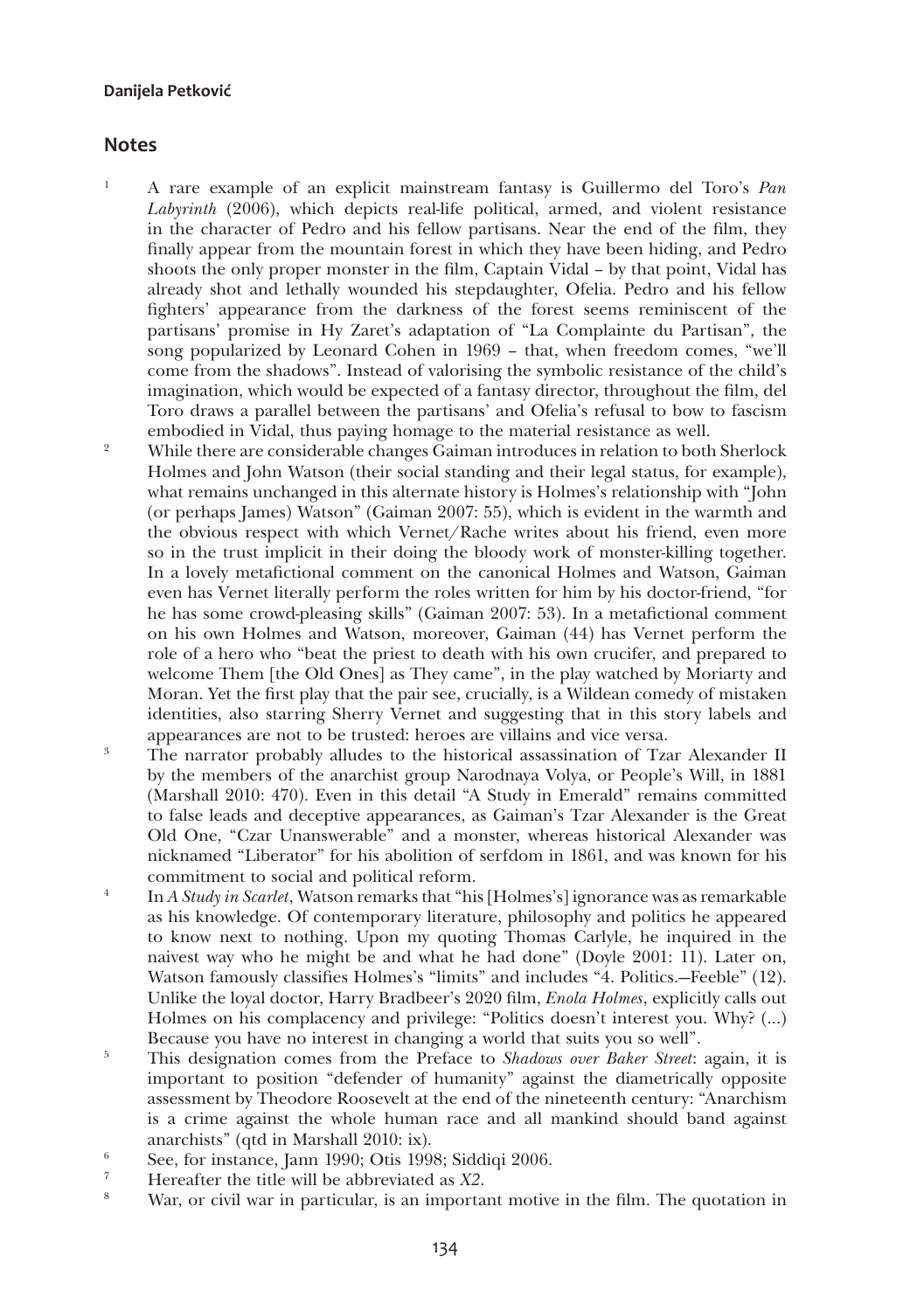the title of this section comes from the speech quoted in the first minutes of the film. After the voiceover from Charles Xavier which ponders on the indeterminate and precarious status of the mutants, there is another voiceover, from a guide quoting the words of Abraham Lincoln to the group of tourists visiting the White House: "We are not enemies, but friends. We must not be enemies. Though passion may have strained, it must not break the bonds of our affection." These words, uttered by Lincoln in his first inaugural address as the 16th president of the USA, point to the X-Men's politics of tolerance and acceptance. Yet it is equally significant that Lincoln's words addressed the country ravaged by a civil war, and can therefore be read as a warning of history repeating, this time not between the North and the South, but between the humans and the mutants. It is not a coincidence that Colonel Stryker, who orchestrated the attack on the POTUS in order to usher in the state of exception and the deployment of exceptional measures against the mutants, tells

- Mystique in disguise: "This already is a war".<br>
<sup>9</sup> This is evident from the parallel scene which depicts Xavier's Gifted Youngsters in a museum, where one of the mutant boys is explicitly reminded by Storm not to call attention to his (visible, animalistic) mutation: "Artie, not here".
- <sup>10</sup> Cerebro is a tracking device engineered by Xavier and Magneto which enables Xavier to be telepathically connected to every mutant on Earth.
- $11$  Jack Zipes writes that "[t]here is a strong indication that the rise of a large number of mutants took place after World War II and might have something to do with the genetic experimentation that German scientists were conducting and that has been carried on by genetic scientists since that time" (Zipes 2006: 151).
- <sup>12</sup> When Stryker recognizes Wolverine during the X-Mansion raid, he comments that the mutant has not "aged a day". Pointing to his greying head, Stryker adds "Me, on the other hand…nature", thus firmly establishing the mutants not only as inhuman, but also unnatural.
- <sup>13</sup> At this point it is perhaps worth invoking Hannah Arendt: "Not the loss of specific rights, then, but the loss of a community willing and able to guarantee any rights whatsoever, has been the calamity which has befallen ever-increasing numbers of people. Man, it turns out, can lose all so-called Rights of Man without losing his essential quality as man, his human dignity. Only the loss of a polity itself expels him from humanity" (Arendt 1973: 297).<br><sup>14</sup> Thermarks delivered at the White House in September 2001, President Bush declared
- of the 9/11 terrorist attacks: 'This is a new kind of evil' (Perez-Rivas, 2001). The president, perceiving the existing legal system as inadequate to counter the new, more ominous threats in a post-9/11 world, demanded an expansion of law enforcement powers. Procedural safeguards traditionally followed in criminal prosecutions were characterized as 'soft' approaches and cast aside in favor of a 'crusade' – a war that must be fought 'in the shadows' (Graham, 2004; Purdham, 2001; Shear, 2008). It took only five days after the 9/11 attacks for the Bush administration to frame the attacks on the United States as a cosmic battle of good vs. evil" (Deflem ed. 2010: 30).
- <sup>15</sup> This film, just like *X2*, opens with a voiceover from Charles Xavier describing the life on planet Earth in the shadow of Bolivar Trusk's Sentinels, another exceptional measure deployed against the genetically deviant. As enslaved humans and mutants march together side by side, Xavier narrates: "The future. A dark, desolate world. A world of war, suffering, loss…on both sides. Mutants and the humans who dared to help them. Fighting an enemy we cannot defeat." This kind of human-mutant solidarity is non-existent in *X2*.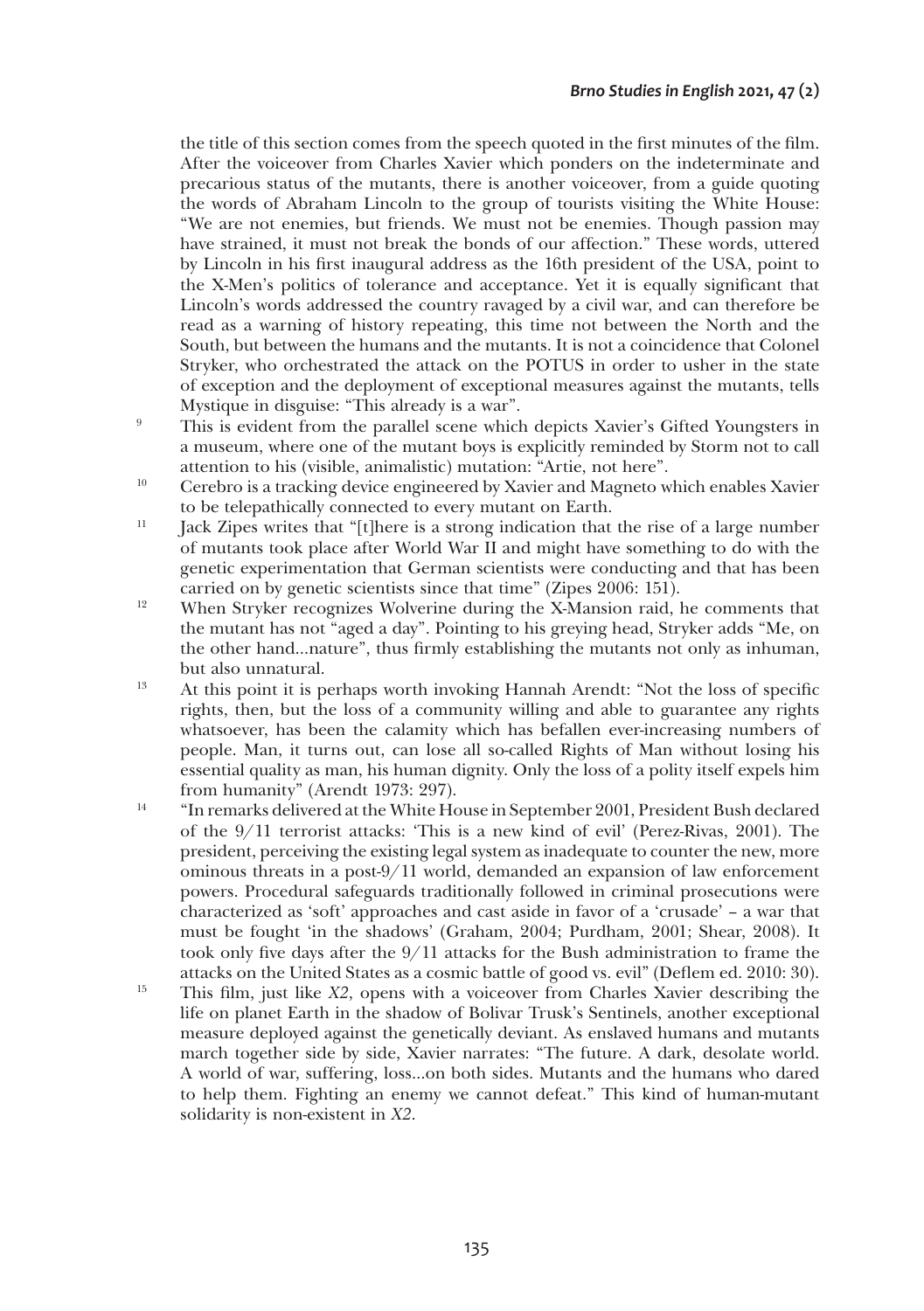### **References**

- Agamben, Giorgio (1998) *Homo Sacer: Sovereign Power and Bare Life*. Stanford, CA: Stanford University Press.
- Agamben, Giorgio (2005) *State of Exception*. Chicago and London: University of Chicago Press.
- Arendt, Hannah (1973) *The Origins of Totalitarianism*. San Diego, New York and London: Harcourt Brace Jovanovich.
- Bradbeer, Harry (2020) *Enola Holmes*.
- Cohen, Jeffrey Jerome (1996) Monster culture (seven theses). In: Cohen, Jeffrey Jerome (ed.) *Monster Theory: Reading Culture*. Minneapolis and London: University of Minnesota Press, 3–25.
- Darowski, Joseph J. (2014) *X-Men and the Mutant Metaphor: Race and Gender in the Comic Books*. Lanham and Boulder: Rowman & Littlefield.
- del Toro, Guillermo (2006) *Pan's Labyrinth*.
- Doyle, A. C. (2001) *Sherlock Holmes: The Complete Illustrated Novels*. London: Bounty Books.
- Fitzpatrick, Peter (2005) Bare sovereignty: homo sacer and the insistence of law. In: Norris, Andrew (ed.) *Politics, Metaphysics, and Death: Essays on Giorgio Agamben's Homo Sacer.*  Durham and London: Duke University Press, 49–73.
- Frame, Gregory (2019) The odds are never in your favor: the form and function of American cinema's neoliberal dystopias. *New Review of Film and Television Studies* 17 (3), 379– 397.
- Gabriel, Elun (2007) The anarchist as monster in fin-de-siècle Europe. In: Scott, Niall (ed.) *Monsters and the Monstrous: Myths and Metaphors of Enduring Evil*. Amsterdam and New York: Rodopi, 103–120.
- Gaiman, Neil (2007) A study in emerald. In *Fragile Things: Short Fictions and Wonders*. London: Headline Review, 27–56.
- Goldman, Emma (1911) *Anarchism and Other Essays*. New York and London: Mother Earth Publishing Association.
- Jann, Rosemary (1990) Sherlock Holmes codes the social body. *ELH* 57 (3), 685–708.
- Kropotkin, Pëtr (1898) *Anarchism: Its Philosophy and Ideal*. Available online at: [https://](https://theanarchistlibrary.org/library/petr-kropotkin-anarchism-its-philosophy-and-ideal) [theanarchistlibrary.org/library/petr-kropotkin-anarchism-its-philosophy-and-ideal](https://theanarchistlibrary.org/library/petr-kropotkin-anarchism-its-philosophy-and-ideal) [Accessed on 12/20/2020]
- Lipschutz, Ronnie D. (2010) *Political Economy, Capitalism, and Popular Culture*. Lanham and Boulder: Rowman & Littlefield Publishers.
- Lund, Martin (2015) The mutant problem: X-Men, confirmation bias, and the methodology of comics and identity. *European Journal of American Studies* 10 (2). Available online at: <https://doi.org/10.4000/ejas.10890> <https://journals.openedition.org/ejas/10890> [Accessed on 12/2/2020]
- Marshall, Peter (2010) *Demanding the Impossible: A History of Anarchism*. Oakland, CA: PM Press.
- Moss, Stephen (2011) Interview with Arundhati Roy. *The Guardian*, 6/5/2011. Available online at [https://www.theguardian.com/books/2011/jun/05/arundhati-roy-keep-dest](https://www.theguardian.com/books/2011/jun/05/arundhati-roy-keep-destabilised-danger)[abilised-danger](https://www.theguardian.com/books/2011/jun/05/arundhati-roy-keep-destabilised-danger) [Accessed on 10/21/2020]
- Neal, Andrew W. (2010) *Exceptionalism and the Politics of Counter-Terrorism: Liberty, Security and the War on Terror*. London and New York: Routledge.
- Otis, Laura (1998) The empire bites back: Sherlock Holmes as an imperial immune system. *Studies in 20th Century Literature* 22 (1), 31–60.
- Phillips, Nickie D. (2010) The dark knight: constructing images of good vs. evil in an age of anxiety. In Deflem, Mathieu (ed.) *Popular Culture, Crime and Social Control*. Bingley: Emerald, 25-44.